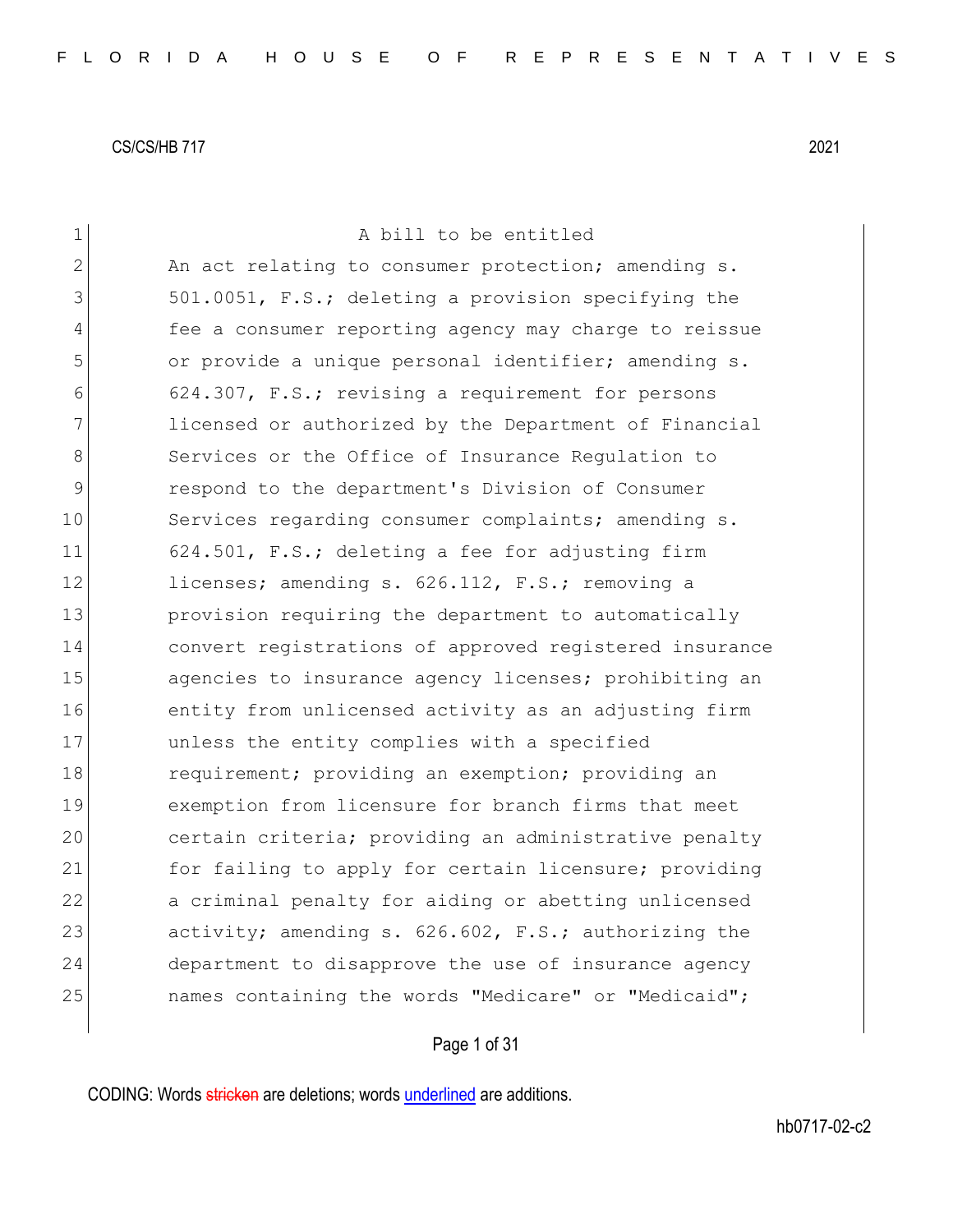26 providing a time-limited exception for certain 27 insurance agencies; prohibiting relicensing of 28 insurance agencies using such names; providing for 29 **future expiration of such licenses;** providing an 30 exception from future expiration; amending s. 626.621, 31 F.S.; adding grounds on which the department may take 32 certain actions against a license, appointment, or 33 application of certain insurance representatives; 34 amending ss. 626.782 and 626.783, F.S.; revising the 35 definitions of the terms "industrial class insurer" 36 and "ordinary-combination class insurer," 37 respectively, to conform to changes made by the act; 38 repealing s. 626.796, F.S., relating to the 39 representation of multiple insurers in the same 40 industrial debit territory; amending s. 626.854, F.S.; 41 revising the timeframe in which an insured or claimant 42 may cancel a public adjuster's contract to adjust a 43 claim without penalty or obligation; providing the 44 language that certain public adjuster's contracts must 45 include relating to contract cancellation; specifying 46 requirements for written estimates of loss provided by 47 public adjusters to claimants or insureds; revising 48 the list of prohibited acts relating to insurance 49 claims or public adjuster services under certain 50 circumstances; authorizing the department to take

## Page 2 of 31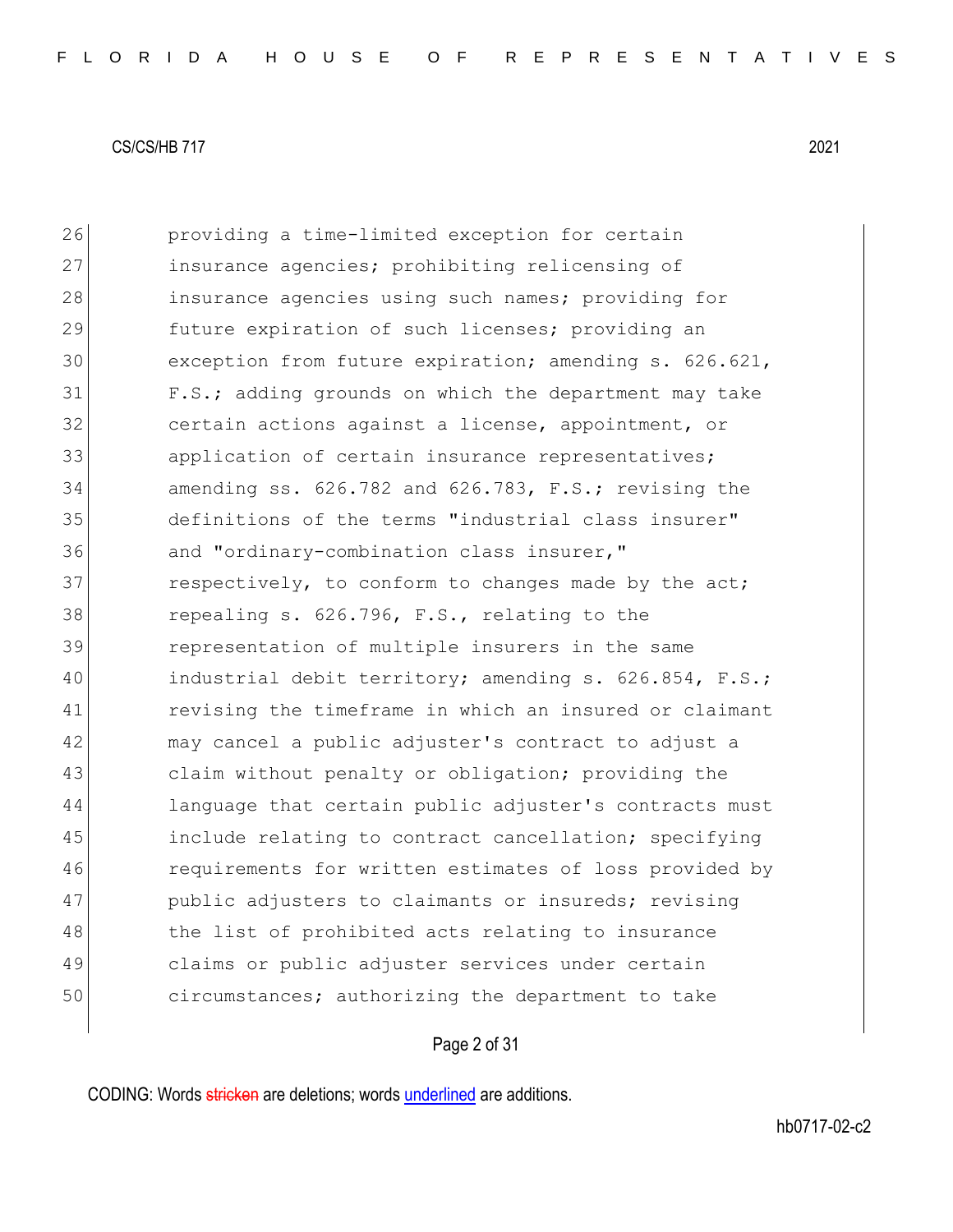51 administrative actions and impose fines against 52 persons performing specified activities without 53 licensure; requiring the department to adopt rules; 54 prohibiting public adjusters, public adjuster 55 apprentices, and public adjusting firms from charging 56 insureds or claimants or receiving payments under 57 certain circumstances; amending s. 626.916, F.S.; 58 providing a disclosure requirement that an insurance 59 coverage must meet before being eligible for export 60 under the Surplus Lines Law; amending s. 626.9541, 61 F.S.; adding certain acts or practices to the 62 definition of the term "sliding" as unfair methods of 63 **competition and unfair or deceptive acts; amending s.** 64 626.9741, F.S.; requiring an insurer's notification 65 regarding certain credit report or score information 66 to include specified language under certain 67 circumstances; amending ss. 626.9953, 626.9957, and 68 627.062, F.S.; conforming cross-references; amending 69 s. 627.502, F.S.; prohibiting a life insurer from 70 writing new policies of industrial life insurance 71 beginning on a certain date; amending s. 627.70131, 72 F.S.; providing that communication made to or by a 73 residential property insurer's representative, rather  $74$  than to or by a residential property insurer's agent, 75 constitutes communication to or by the insurer;

## Page 3 of 31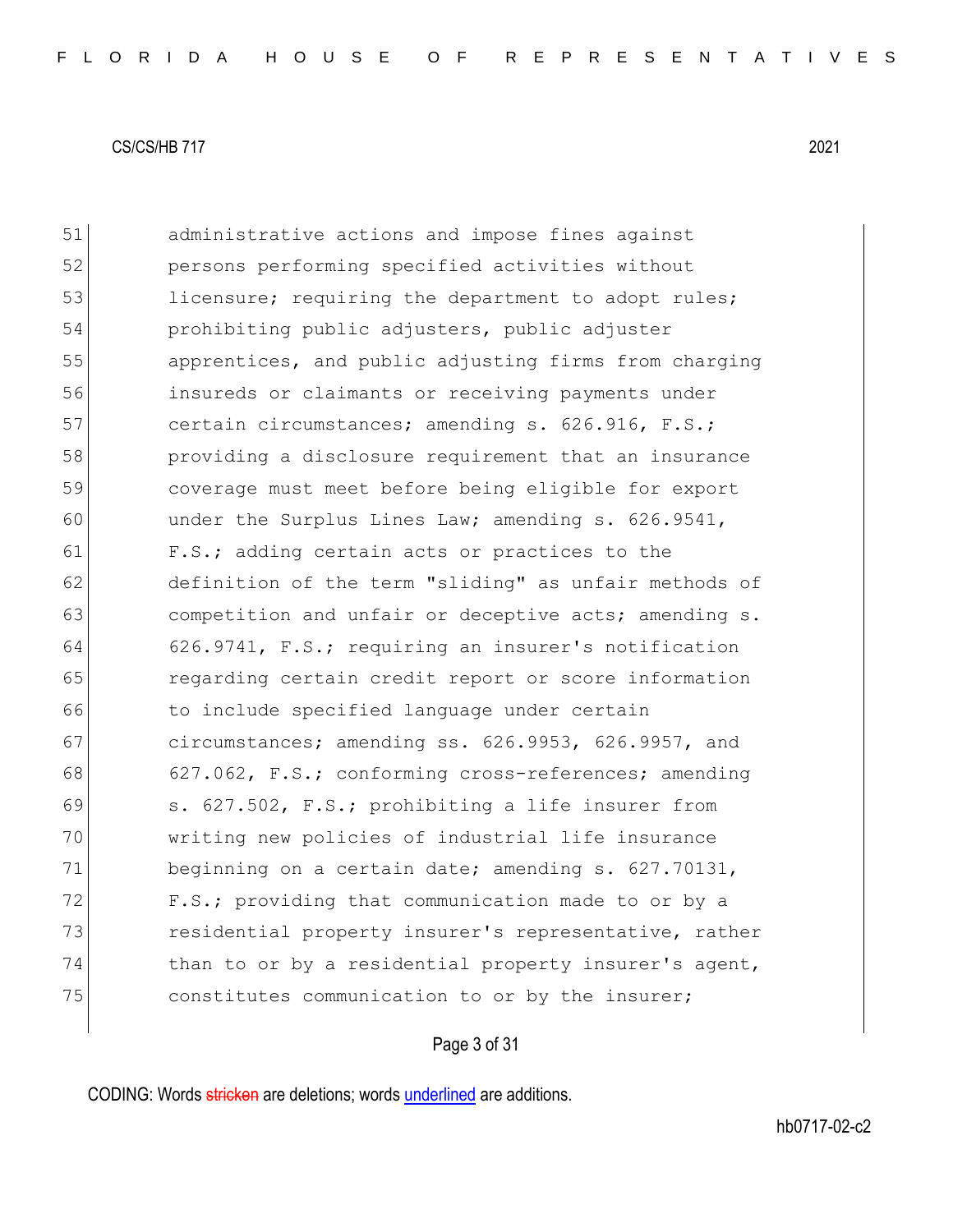76 replacing the defined term "agent" with the term 77 **"**representative"; revising the timeframe in which an 78 insurer must begin an investigation after receipt of 79 proof of loss statements; requiring an insurer-80 assigned licensed adjuster to provide the policyholder 81 With certain information; specifying information that 82 and must be included in certain communication with the 83 bolicyholder regarding a claim; requiring an insurer 84 to keep records or logs of the licensed adjusters 85 interacting with policyholders and to provide the 86 **policyholders, the office, or the department with a** 87 list of the adjusters; requiring an insurer to include 88 specified notices when providing preliminary or 89 **partial damage estimates or claim payments;** providing 90 applicability; amending s. 627.7142, F.S.; revising 91 circumstances under which an insurer must provide a 92 Homeowner Claims Bill of Rights to a policyholder; 93 revising information contained in the Homeowner Claims 94 Bill of Rights; conforming provisions to changes made 95 by the act; amending s.  $631.57$ , F.S.; deleting a 96 deductible on the obligation of the Florida Insurance 97 Guaranty Association, Incorporated, as to certain 98 covered claims; amending s. 631.904, F.S.; revising 99 blood the definition of the term "covered claim" to exclude 100 certain premium returns; providing effective dates.

## Page 4 of 31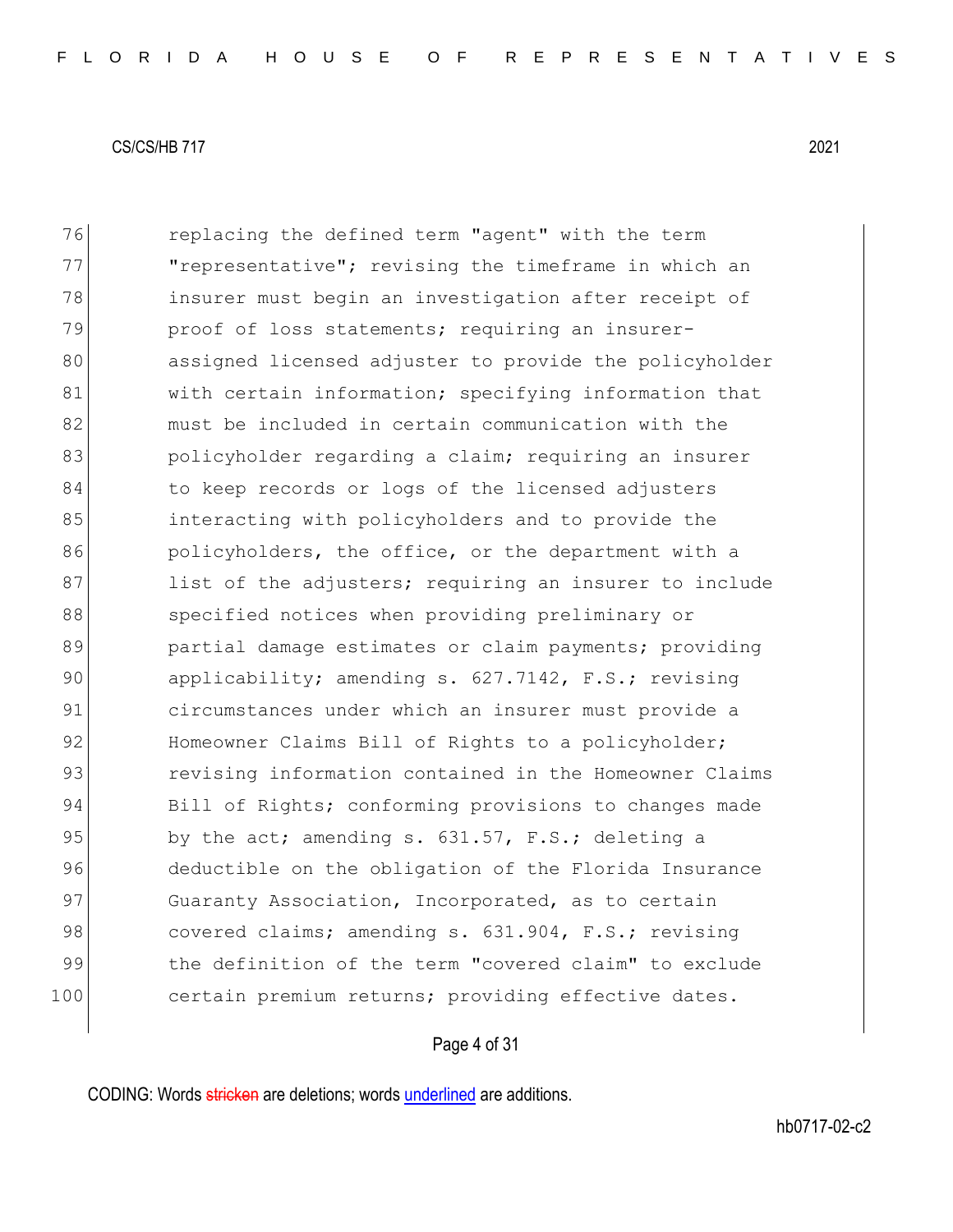| 101 |                                                                  |
|-----|------------------------------------------------------------------|
| 102 | Be It Enacted by the Legislature of the State of Florida:        |
| 103 |                                                                  |
| 104 | Section 1. Subsection (9) of section 501.0051, Florida           |
| 105 | Statutes, is amended to read:                                    |
| 106 | 501.0051 Protected consumer report security freeze.-             |
| 107 | $(9)$ $(a)$ A consumer reporting agency may not charge any fee   |
| 108 | to place or remove a security freeze.                            |
| 109 | $(b)$ A consumer reporting agency may charge a reasonable        |
| 110 | fee, not to exceed \$10, if the representative fails to retain   |
| 111 | the original unique personal identifier provided by the consumer |
| 112 | reporting agency and the agency must reissue the unique personal |
| 113 | identifier or provide a new unique personal identifier to the    |
| 114 | representative.                                                  |
|     |                                                                  |
| 115 | Section 2. Paragraph (b) of subsection (10) of section           |
| 116 | 624.307, Florida Statutes, is amended to read:                   |
| 117 | 624.307 General powers; duties.-                                 |
| 118 | (10)                                                             |
| 119 | Any person licensed or issued a certificate of<br>(b)            |
| 120 | authority by the department or the office shall respond, in      |
| 121 | writing, to the division within 20 days after receipt of a       |
| 122 | written request for documents and information from the division  |
| 123 | concerning a consumer complaint. The response must address the   |
| 124 | issues and allegations raised in the complaint and include any   |
| 125 | requested documents concerning the consumer complaint that are   |

# Page 5 of 31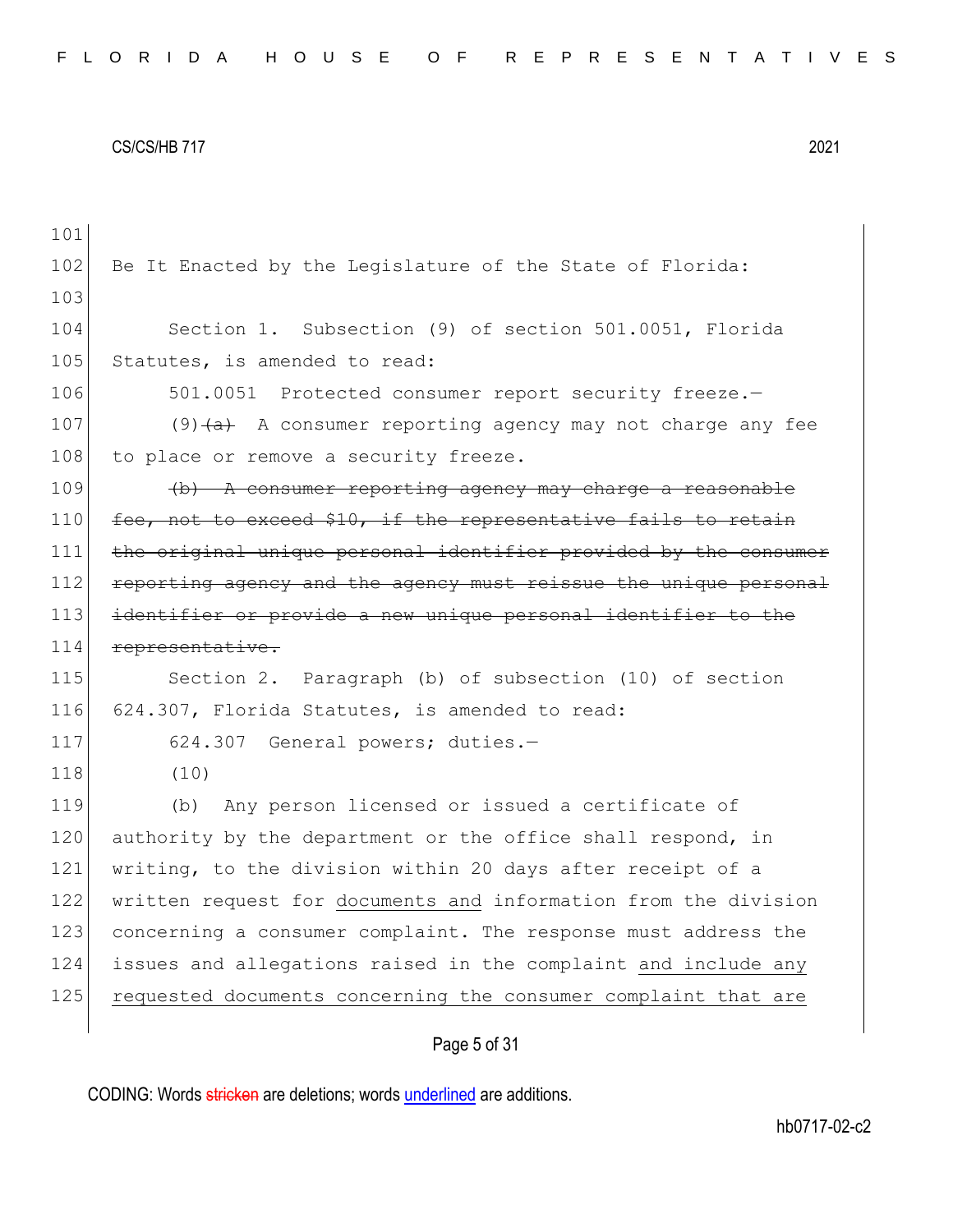126 not subject to attorney-client or work-product privilege. The 127 division may impose an administrative penalty for failure to 128 comply with this paragraph of up to \$2,500 per violation upon 129 any entity licensed by the department or the office and \$250 for 130 the first violation, \$500 for the second violation, and up to 131 \$1,000 for the third or subsequent violation upon any individual 132 licensed by the department or the office. 133 Section 3. Subsection (20) of section 624.501, Florida 134 Statutes, is amended to read: 135 624.501 Filing, license, appointment, and miscellaneous 136 fees.—The department, commission, or office, as appropriate, 137 shall collect in advance, and persons so served shall pay to it 138 in advance, fees, licenses, and miscellaneous charges as 139 follows:  $140$  (20) Adjusting firm, original or renewal 3-year license... 141 \$60.00 142 Section 4. Subsection (9) of section 626.112, Florida 143 Statutes, is renumbered as subsection (10), paragraph (d) of 144 subsection (7) and present subsection (9) are amended, and a new 145 subsection (9) is added to that section, to read: 146 626.112 License and appointment required; agents, customer

147 representatives, adjusters, insurance agencies, service 148 representatives, managing general agents, adjusting firms.

149 (7)

150 (d) Effective October 1, 2015, the department must

Page 6 of 31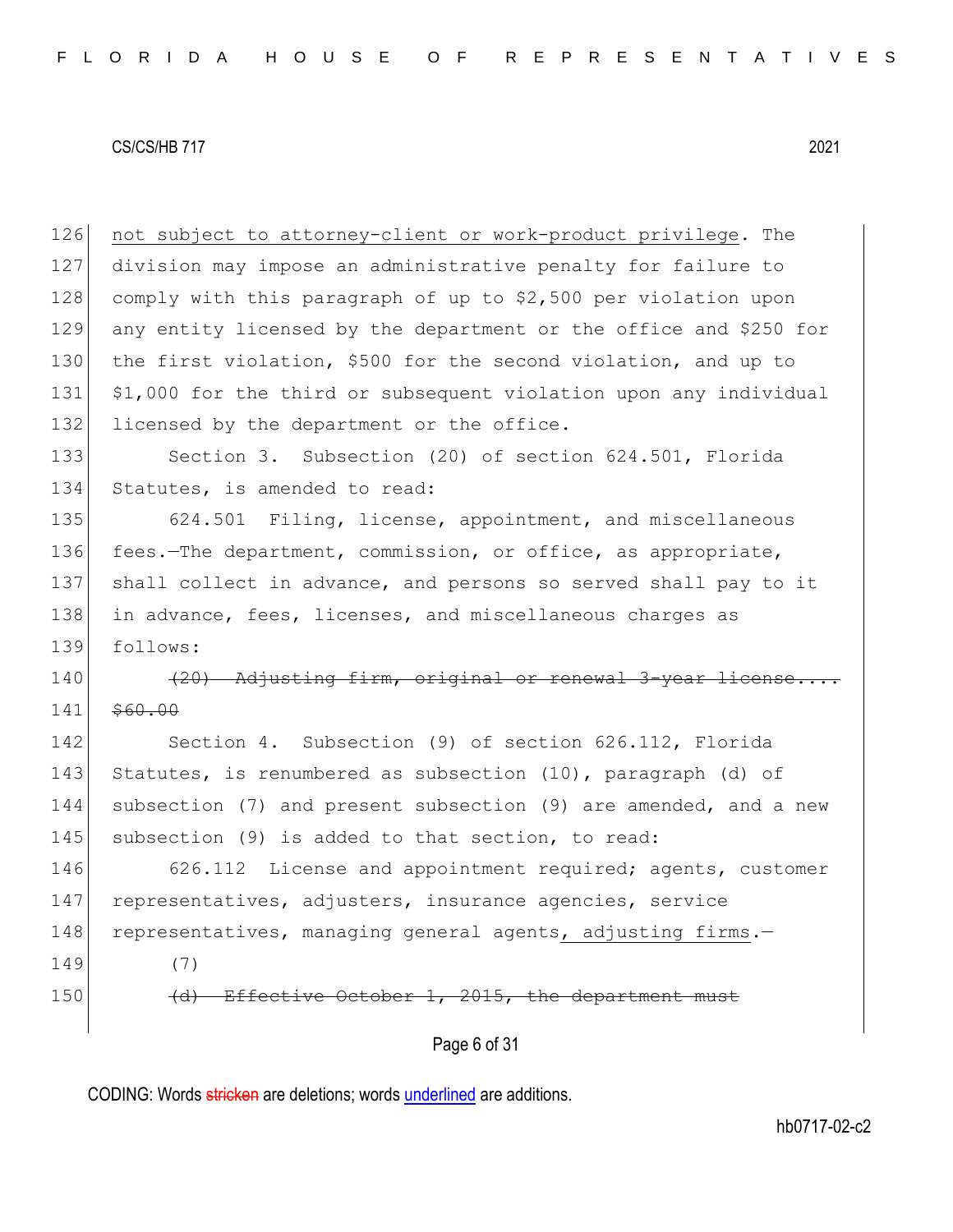151 automatically convert the registration of an approved registered 152 insurance agency to an insurance agency license. 153 (9)(a) An individual, firm, partnership, corporation, 154 association, or other entity may not act in its own name or 155 under a trade name, directly or indirectly, as an adjusting firm 156 unless it complies with s. 626.8696 with respect to possessing 157 an adjusting firm license for each place of business at which it 158 engages in an activity that may be performed only by a licensed 159 insurance adjuster. However, an adjusting firm that is owned and 160 operated by a single licensed adjuster conducting business in 161 his or her individual name and not employing or otherwise using 162 the services of or appointing other licensees is exempt from the 163 adjusting firm licensing requirements of this paragraph. 164 (b) A branch place of business that is established by a 165 licensed adjusting firm is considered a branch firm and is not 166 required to be licensed if: 167 1. It transacts business under the same name and federal 168 tax identification number as the licensed adjusting firm; 169 2. It has designated with the department a primary 170 adjuster operating the location as required by s. 626.8695; and 171 3. The address and telephone number of the branch location 172 have been submitted to the department for inclusion in the 173 licensing record of the licensed adjusting firm within 30 days 174 after insurance transactions begin at the branch location. 175 (c) If an adjusting firm is required to be licensed but

Page 7 of 31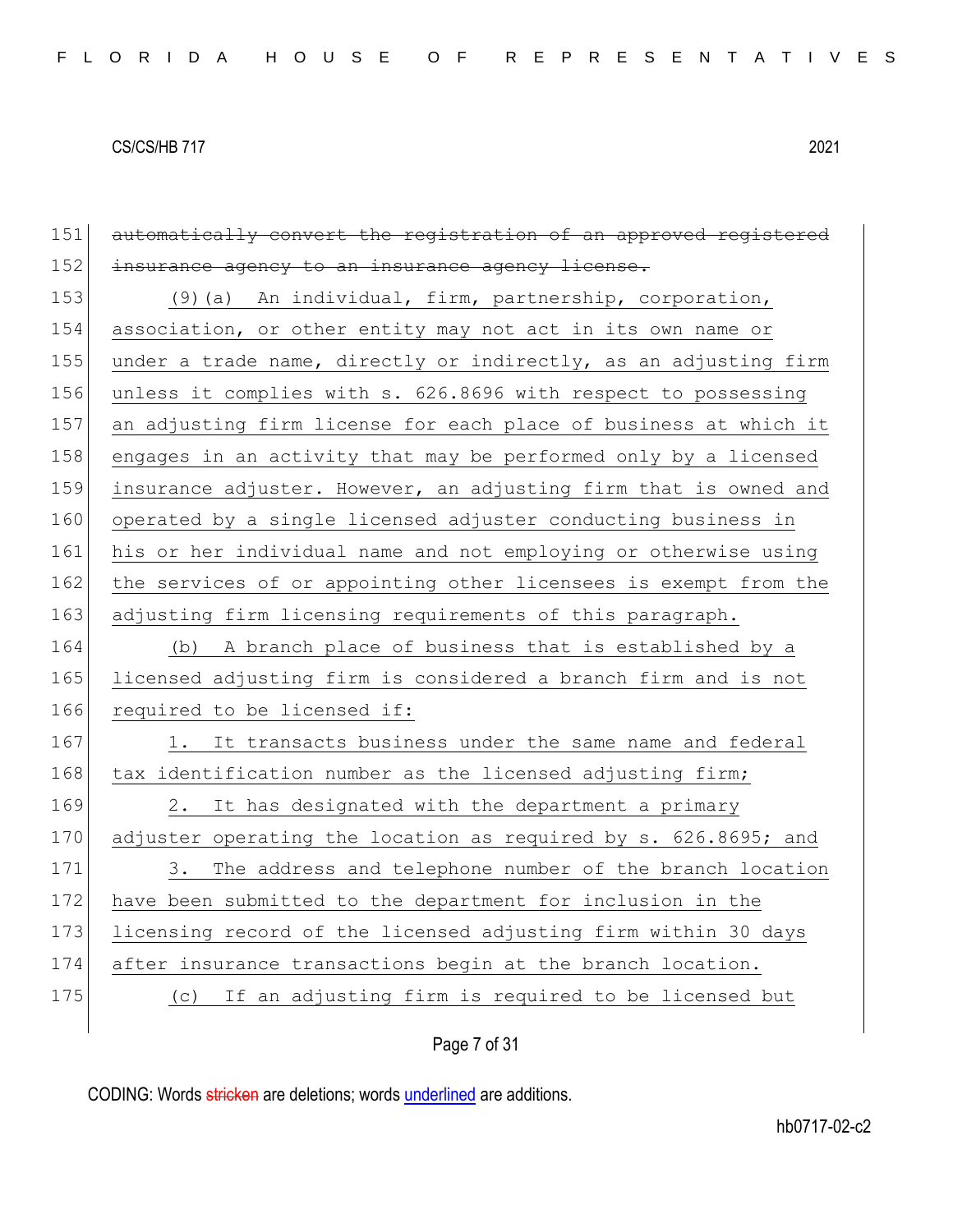176 fails to file an application for licensure in accordance with 177 this section, the department shall impose on the firm an 178 administrative penalty of up to \$10,000. 179 (10)<del>(9)</del> Any person who knowingly transacts insurance or 180 otherwise engages in insurance activities in this state without 181 a license in violation of this section or who knowingly aids or 182 abets an unlicensed person in transacting insurance or otherwise 183 engaging in insurance activities in this state without a license 184 commits a felony of the third degree, punishable as provided in 185 s. 775.082, s. 775.083, or s. 775.084.

186 Section 5. Subsection (4) is added to section 626.602, 187 Florida Statutes, to read:

188 626.602 Insurance agency names; disapproval.—The 189 department may disapprove the use of any true or fictitious 190 name, other than the bona fide natural name of an individual, by 191 any insurance agency on any of the following grounds:

192 (4) The name contains the word "Medicare" or "Medicaid." 193 An agency whose name contains the word "Medicare" or "Medicaid" 194 but which is licensed as of July 1, 2021, may continue to use 195 that name until June 30, 2023, as long as the agency's license 196 remains valid. If the agency's license expires or is suspended 197 or revoked, the agency may not be relicensed using that name. 198 Licenses containing either of these words automatically expire 199 on July 1, 2023, unless these words are removed from the name. 200 Section 6. Subsections (16) and (17) are added to section

Page 8 of 31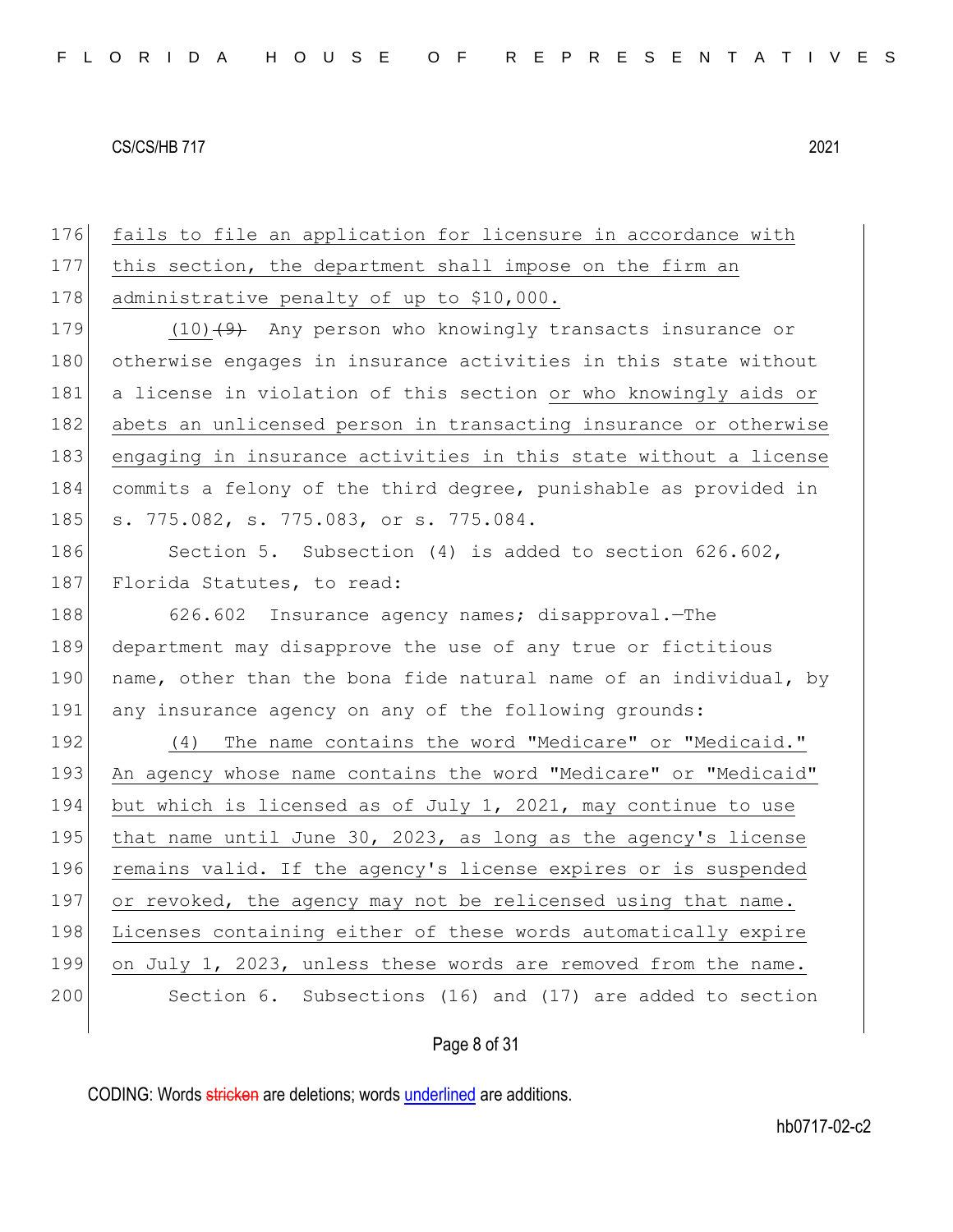201 626.621, Florida Statutes, to read:

202 626.621 Grounds for discretionary refusal, suspension, or 203 revocation of agent's, adjuster's, customer representative's, 204 service representative's, or managing general agent's license or 205 appointment.—The department may, in its discretion, deny an 206 application for, suspend, revoke, or refuse to renew or continue 207 the license or appointment of any applicant, agent, adjuster, 208 customer representative, service representative, or managing 209 general agent, and it may suspend or revoke the eligibility to  $210$  hold a license or appointment of any such person, if it finds 211 that as to the applicant, licensee, or appointee any one or more 212 of the following applicable grounds exist under circumstances 213 for which such denial, suspension, revocation, or refusal is not 214 mandatory under s. 626.611:

 (16) Taking an action that allows the personal financial or medical information of a consumer or customer to be made available or accessible to the general public, regardless of the 218 format in which the record is stored.

219 (17) Initiating in-person or telephone solicitation after  $220$  9 p.m. or before 8 a.m. local time of the prospective customer 221 unless requested by the prospective customer.

222 Section 7. Section 626.782, Florida Statutes, is amended 223 to read: 224 626.782 "Industrial class insurer" defined.—An "industrial 225 class insurer" is an insurer collecting premiums on policies of

Page 9 of 31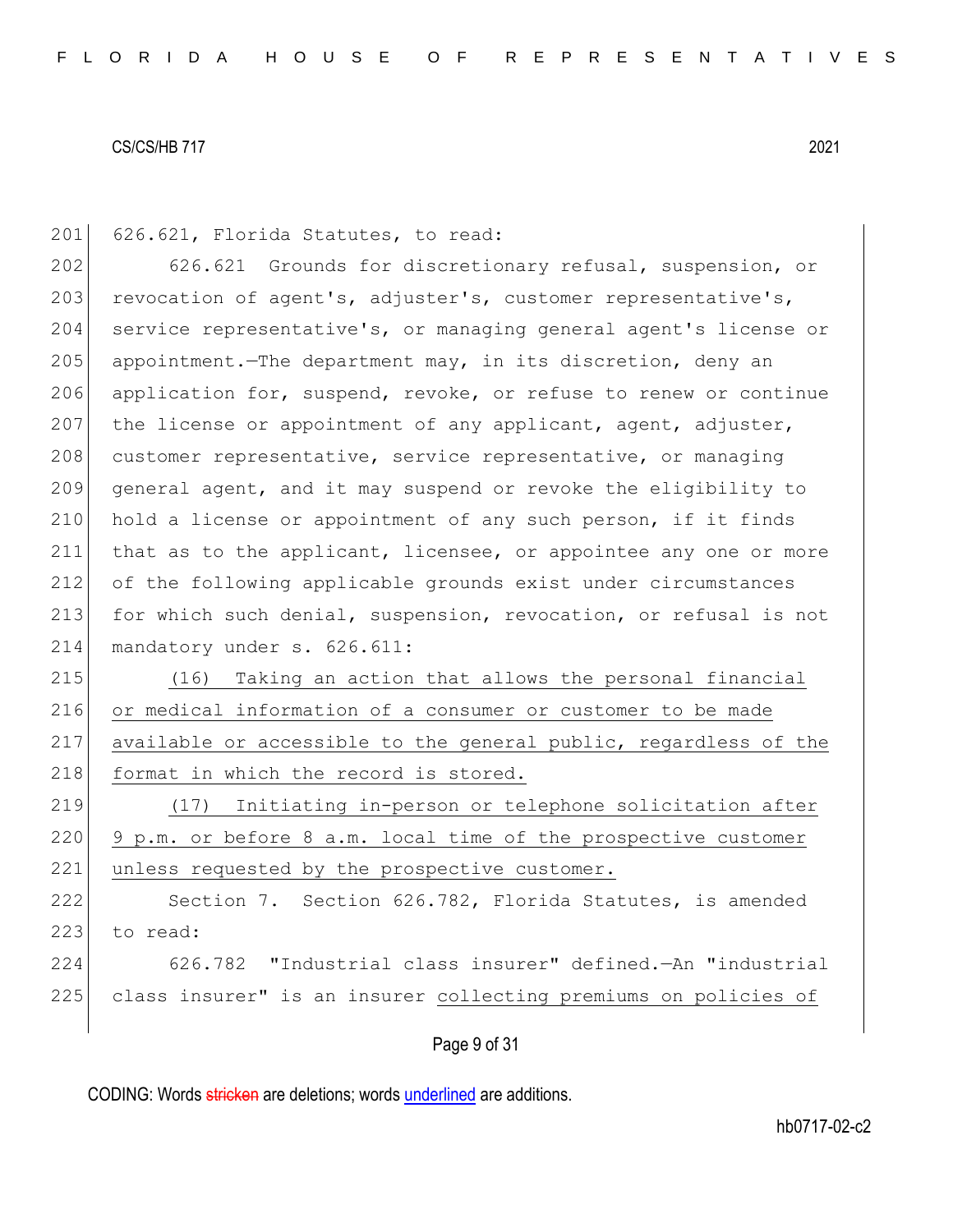226  $\overline{\text{written}}$  industrial life insurance, as defined in s. 627.502, 227 written before July 1, 2021, and as to such insurance, operates 228 under a system of collecting a debit by its agent.

229 Section 8. Section 626.783, Florida Statutes, is amended 230 to read:

231 626.783 "Ordinary-combination class insurer" defined.—An 232 "ordinary-combination class insurer" is an insurer writing both 233 ordinary class insurance and collecting premiums on existing 234 industrial life elass insurance.

235 Section 9. Section 626.796, Florida Statutes, is repealed. 236 Section 10. Subsections (6), (11), and (19) of section 237 626.854, Florida Statutes, are amended, and subsections (20) and 238  $(21)$  are added to that section, to read:

239 626.854 "Public adjuster" defined; prohibitions.—The 240 Legislature finds that it is necessary for the protection of the 241 public to regulate public insurance adjusters and to prevent the 242 unauthorized practice of law.

243 (6) An insured or claimant may cancel a public adjuster's contract to adjust a claim without penalty or obligation within 10 calendar 3 business days after the date on which the contract is executed or within 3 business days after the date on which 247 the insured or claimant has notified the insurer of the claim, whichever is later. The public adjuster's contract must contain the following language in minimum 18-point bold type: "You, the 250 insured, may cancel this contract for any reason without penalty

## Page 10 of 31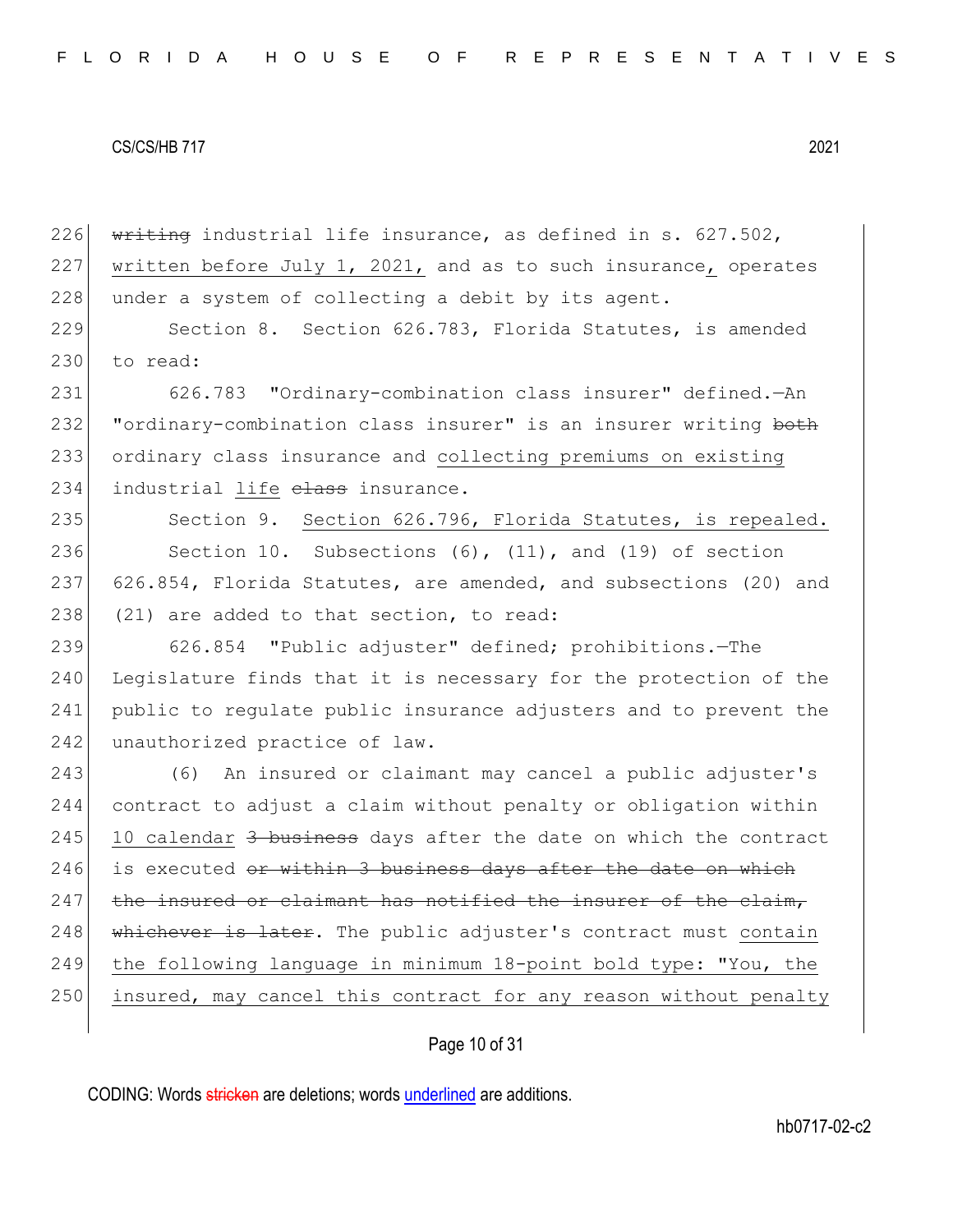251 or obligation to you within 10 days after the date of this 252 contract by providing notice to (name of public adjuster) 253 submitted in writing and sent by certified mail, return receipt 254 requested, or other form of mailing that provides proof thereof, 255 at the address specified in the contract." disclose to the 256 insured or claimant his or her right to cancel the contract and 257 advise the insured or claimant that notice of cancellation must  $258$  be submitted in writing and sent by certified mail, return 259 receipt requested, or other form of mailing that provides proof  $260$  thereof, to the public adjuster at the address specified in the 261 contract; provided, during any state of emergency as declared by 262 the Governor and for 1 year after the date of loss, the insured 263 or claimant has 5 business days after the date on which the 264 contract is executed to cancel a public adjuster's contract.

265 (11) Each public adjuster must provide to the claimant or 266 insured a written estimate of the loss to assist in the 267 submission of a proof of loss or any other claim for payment of 268 insurance proceeds within 60 days after the date of the public 269 adjuster's contract. The written estimate must include an 270 itemized, per-unit estimate of the repairs, including itemized 271 information on equipment, materials, labor, and supplies, in 272 accordance with accepted industry standards. The public adjuster 273 shall retain such written estimate for at least 5 years and 274 shall make the estimate available to the claimant or insured,  $275$  the insurer, and the department upon request.

Page 11 of 31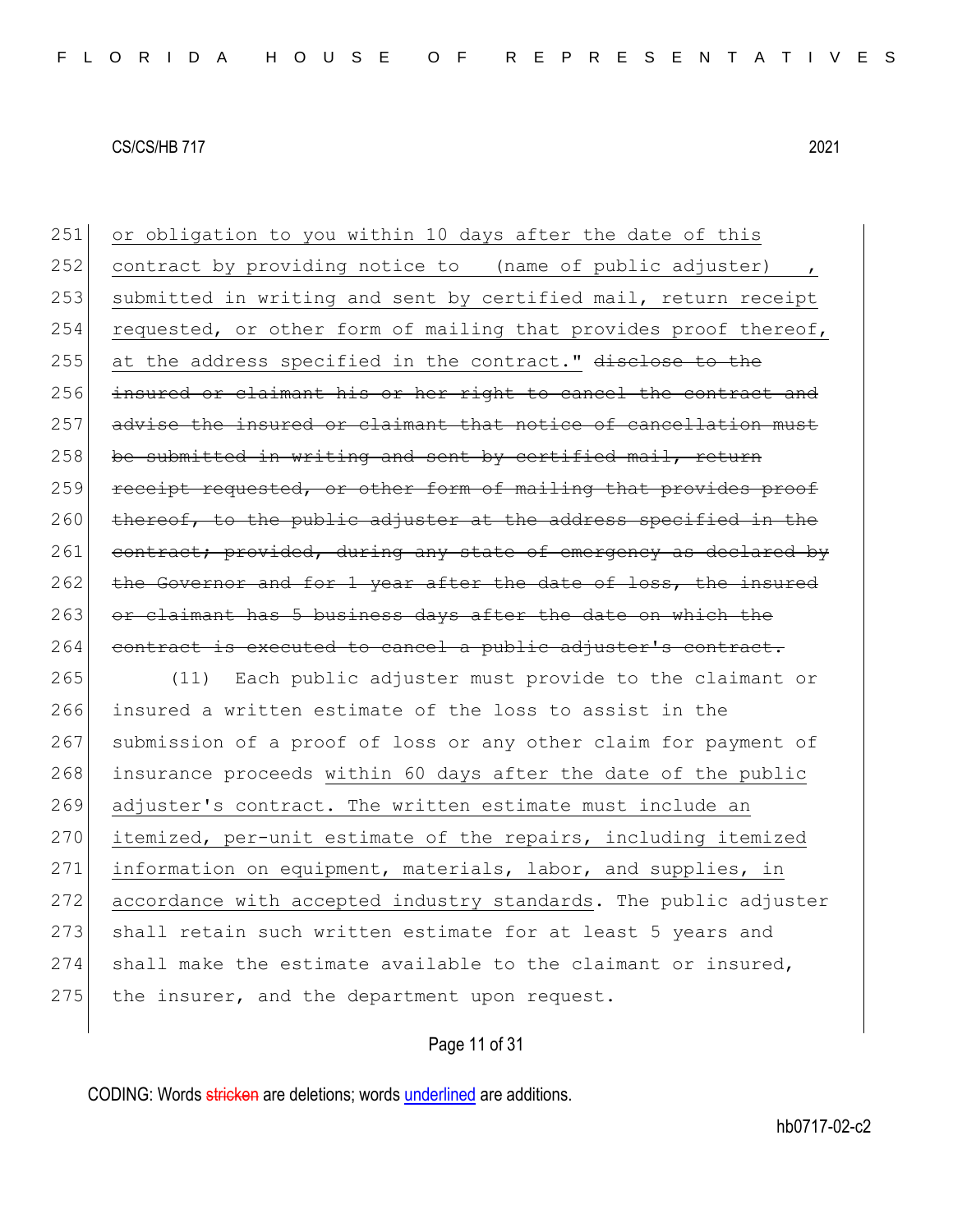276 (19) Except as otherwise provided in this chapter, no 277 person, except an attorney at law or a licensed public adjuster, 278 may for money, commission, or any other thing of value, directly 279 or indirectly: 280 (a) Prepare, complete, or file an insurance claim for an 281 insured or a third-party claimant; 282 (b) Act on behalf of or aid an insured or a third-party 283 claimant in negotiating for or effecting the settlement of a 284 claim for loss or damage covered by an insurance contract; 285 (c) Offer to initiate or negotiate a claim on behalf of an 286 insured; 287 (d)  $\left\{ \left. \right\}$  Advertise services that require a license for 288 employment as a public adjuster; or 289 (e)  $\left(\frac{d}{dt}\right)$  Solicit, investigate, or adjust a claim on behalf  $290$  of a public adjuster, an insured, or a third-party claimant. 291 (20) The department may take administrative actions and 292 impose fines, not to exceed \$10,000 per violation, against any 293 person who performs claims adjusting, soliciting, or any other 294 services under this section without the required licensure under 295 | s. 626.112 or this section. The department shall adopt rules to 296 implement this section. 297 (21) A public adjuster, public adjuster apprentice, or 298 public adjusting firm that solicits a claim and does not enter 299 into a lawful contract with an insured or third-party claimant 300 pursuant to paragraph (10)(a) may not charge an insured or

## Page 12 of 31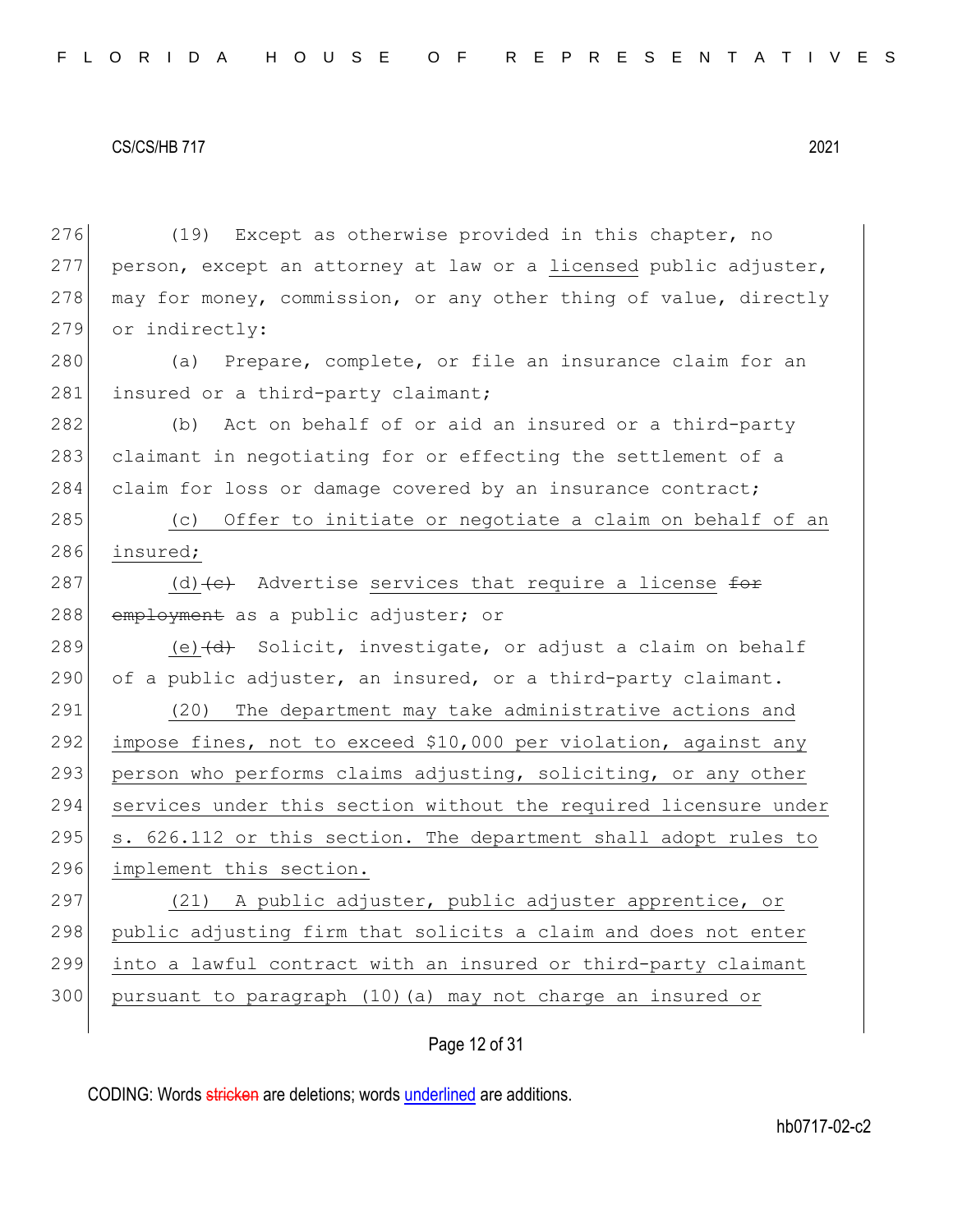| 301 | third-party claimant or receive payment by any other source for  |
|-----|------------------------------------------------------------------|
| 302 | any type of service related to the claim of an insured or of a   |
| 303 | third-party claimant.                                            |
| 304 | Section 11. Effective January 1, 2022, subsection (3) of         |
| 305 | section 626.916, Florida Statutes, is amended, and paragraph (f) |
| 306 | is added to subsection (1) of that section, to read:             |
| 307 | 626.916 Eligibility for export.-                                 |
| 308 | (1)<br>No insurance coverage shall be eligible for export        |
| 309 | unless it meets all of the following conditions:                 |
| 310 | The insured has signed or otherwise provided<br>(f)              |
| 311 | documented acknowledgment of a disclosure in substantially the   |
| 312 | following form: "You are agreeing to place coverage in the       |
| 313 | surplus lines market. Coverage may be available in the admitted  |
| 314 | market. Persons insured by surplus lines carriers are not        |
| 315 | protected under the Florida Insurance Guaranty Act with respect  |
| 316 | to any right of recovery for the obligation of an insolvent      |
| 317 | unlicensed insurer."                                             |
| 318 | (3) (a) Subsection (1) does not apply to wet marine and          |
| 319 | transportation or aviation risks that which are subject to s.    |
| 320 | 626.917.                                                         |
| 321 | Paragraphs $(1)$ $(a) - (d)$ do not apply to classes of<br>(b)   |
| 322 | insurance which are subject to s. 627.062(3)(d)1. These classes  |
| 323 | may be exportable under the following conditions:                |
| 324 | The insurance must be placed only by or through a<br>1.          |
| 325 | surplus lines agent licensed in this state;                      |
|     |                                                                  |
|     | Page 13 of 31                                                    |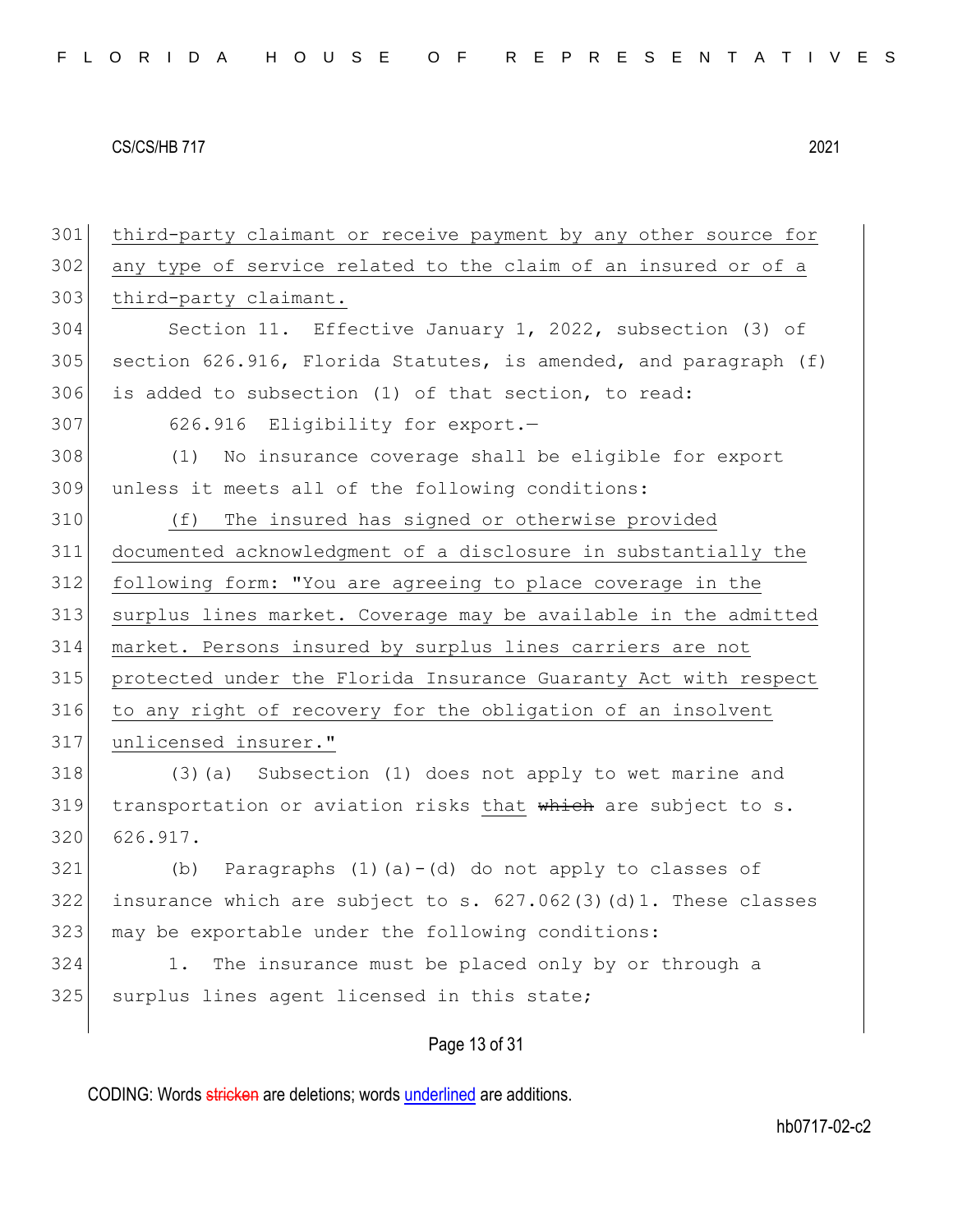326 2. The insurer must be made eligible under s. 626.918; and  $327$  3. The insured has complied with paragraph (1)(f).  $must$  $328$  sign a disclosure that substantially provides the following: 329 | "You are agreeing to place coverage in the surplus lines market. 330 Superior coverage may be available in the admitted market and at 331 a lesser cost. Persons insured by surplus lines carriers are not 332 protected under the Florida Insurance Guaranty Act with respect 333 to any right of recovery for the obligation of an insolvent 334 unlicensed insurer." If the disclosure in paragraph (1)(f) 335 notice is signed by the insured, the insured is presumed to have 336 been informed and to know that other coverage may be available, 337 and, with respect to the diligent-effort requirement under 338 subsection  $(1)$ , there is no liability on the part of, and no 339 cause of action arises against, the retail agent presenting the  $340$  form.

341 Section 12. Paragraph (z) of subsection (1) of section 342 626.9541, Florida Statutes, is amended to read:

343 626.9541 Unfair methods of competition and unfair or 344 deceptive acts or practices defined.—

345 (1) UNFAIR METHODS OF COMPETITION AND UNFAIR OR DECEPTIVE 346 ACTS.—The following are defined as unfair methods of competition 347 and unfair or deceptive acts or practices:

348 (z) Sliding.—Sliding is the act or practice of any of the 349 following:

350 1. Representing to the applicant that a specific ancillary

## Page 14 of 31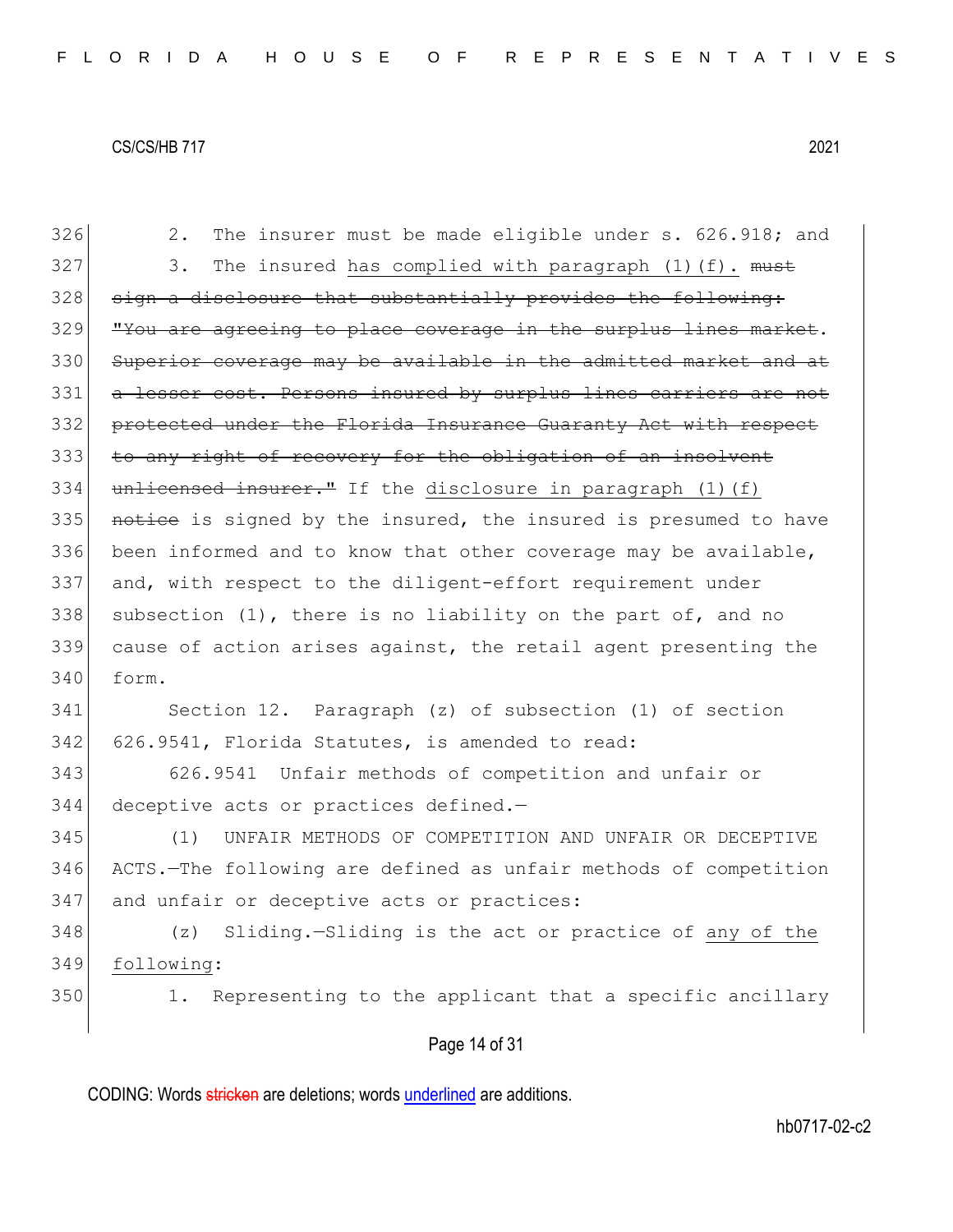351 coverage or product is required by law in conjunction with the 352 purchase of insurance when such coverage or product is not 353 required. $\div$ 

354 2. Representing to the applicant that a specific ancillary 355 coverage or product is included in the policy applied for 356 without an additional charge when such charge is required. $\div$ 

357 3. Charging an applicant for a specific ancillary coverage 358 or product, in addition to the cost of the insurance coverage 359 applied for, without the informed consent of the applicant.

360 4. Initiating, effectuating, binding, or otherwise issuing 361 a policy of insurance without the prior informed consent of the 362 owner of the property to be insured.

363 5. Mailing, transmitting, or otherwise submitting by any 364 means an invoice for premium payment to a mortgagee or escrow  $365$  agent for the purpose of effectuating an insurance policy, 366 without the prior informed consent of the owner of the property 367 to be insured. However, this subparagraph does not apply to 368 cases in which the mortgagee or escrow agent is renewing 369 insurance or issuing collateral protection insurance, as defined 370 in s. 624.6085, pursuant to the mortgage or other pertinent loan 371 documents or communications regarding the property.

372 Section 13. Effective January 1, 2022, subsection (3) of 373 section 626.9741, Florida Statutes, is amended to read:

374 626.9741 Use of credit reports and credit scores by  $375$  insurers.

Page 15 of 31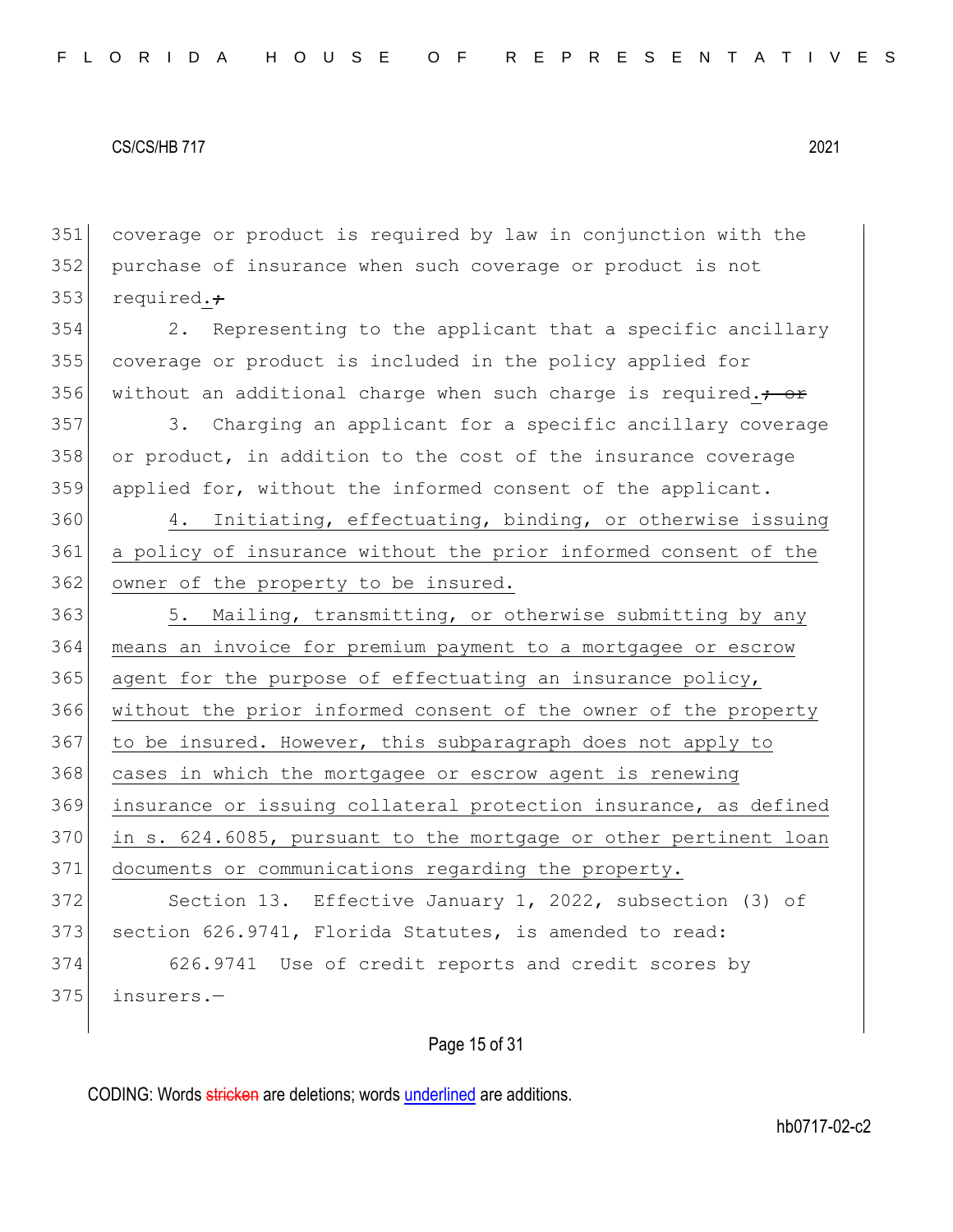376 (3) An insurer must inform an applicant or insured, in the 377 same medium as the application is taken, that a credit report or 378 score is being requested for underwriting or rating purposes. 379 The notification to the applicant or insured must include the 380 following language: "The Department of Financial Services offers 381 free financial literacy programs to assist you with insurance-382 related questions, including how credit works and how credit 383 scores are calculated. To learn more, visit 384 www.myfloridacfo.com." An insurer that makes an adverse decision 385 based, in whole or in part, upon a credit report must provide at 386 no charge, a copy of the credit report to the applicant or 387 insured or provide the applicant or insured with the name, 388 address, and telephone number of the consumer reporting agency 389 from which the insured or applicant may obtain the credit 390 report. The insurer must provide notification to the consumer 391 explaining the reasons for the adverse decision. The reasons 392 must be provided in sufficiently clear and specific language so 393 that a person can identify the basis for the insurer's adverse 394 decision. Such notification must shall include a description of 395 the four primary reasons, or such fewer number as existed, which 396 were the primary influences of the adverse decision. The use of 397 generalized terms such as "poor credit history," "poor credit 398 rating," or "poor insurance score" does not meet the explanation 399 requirements of this subsection. A credit score may not be used 400 in underwriting or rating insurance unless the scoring process

## Page 16 of 31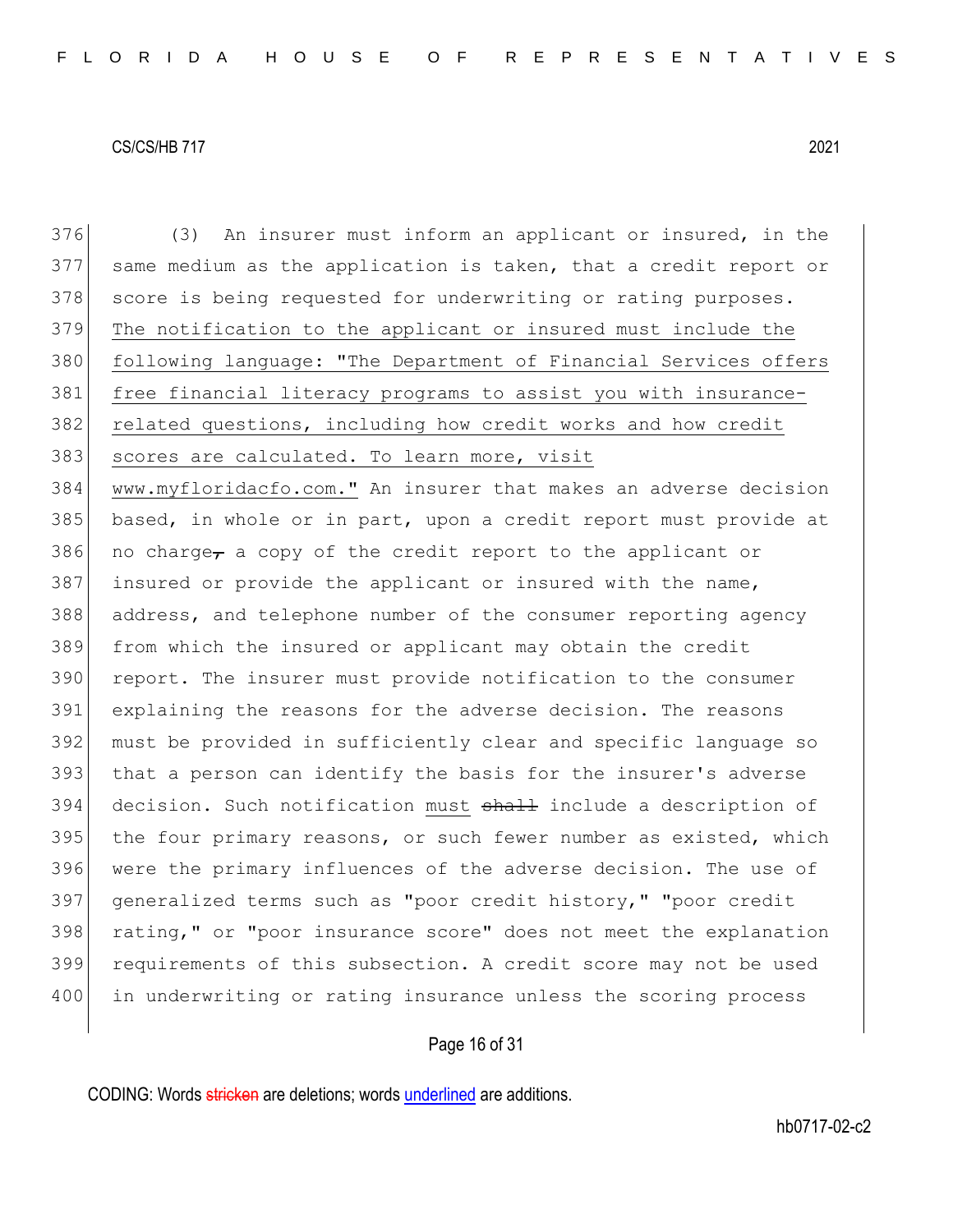401 produces information in sufficient detail to permit compliance 402 with the requirements of this subsection. It is shall not be 403 deemed an adverse decision if, due to the insured's credit 404 report or credit score, the insured continues to receive a less 405 favorable rate or placement in a less favorable tier or company 406 at the time of renewal except for renewals or reunderwriting 407 required by this section.

408 Section 14. Subsection (5) of section 626.9953, Florida 409 Statutes, is amended to read:

410 626.9953 Qualifications for registration; application 411 required.—

 (5) An applicant must submit a set of his or her 413 fingerprints to the department and pay the processing fee 414 established under s.  $624.501(23)$  s.  $624.501(24)$ . The department shall submit the applicant's fingerprints to the Department of 416 Law Enforcement for processing state criminal history records checks and local criminal records checks through local law enforcement agencies and for forwarding to the Federal Bureau of Investigation for national criminal history records checks. The fingerprints shall be taken by a law enforcement agency, a designated examination center, or another department-approved 422 entity. The department may not approve an application for 423 registration as a navigator if fingerprints have not been submitted.

425 Section 15. Subsection (1) of section 626.9957, Florida

## Page 17 of 31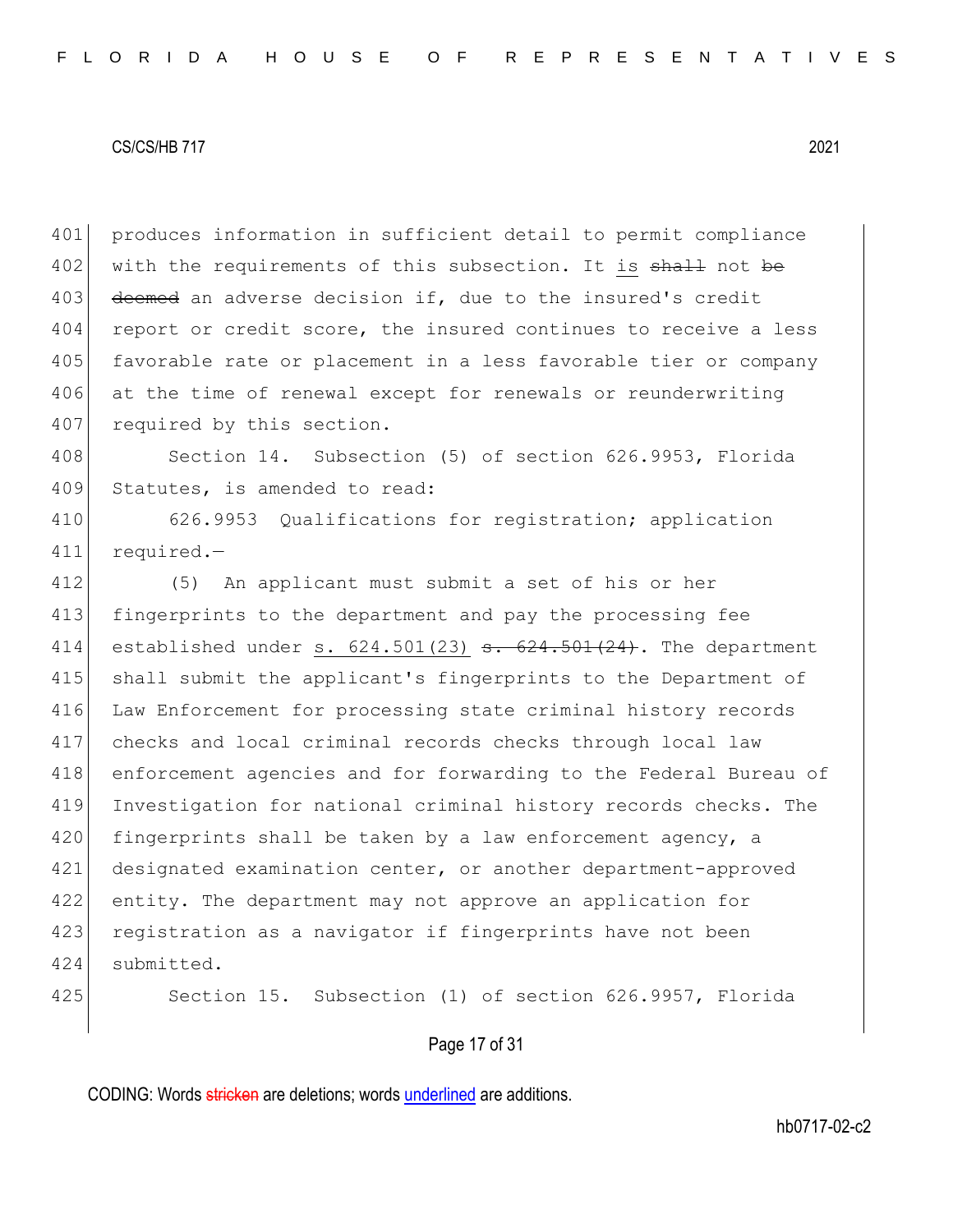Page 18 of 31 426 Statutes, is amended to read: 427 626.9957 Conduct prohibited; denial, revocation, or 428 suspension of registration.-429 (1) As provided in s. 626.112, only a person licensed as 430 an insurance agent or customer representative may engage in the 431 solicitation of insurance. A person who engages in the 432 solicitation of insurance as described in s. 626.112(1) without 433 such license is subject to the penalties provided under s. 434 626.112(10) <del>s. 626.112(9)</del>. 435 Section 16. Subsection (10) of section 627.062, Florida 436 Statutes, is amended to read: 437 627.062 Rate standards.— 438 (10) Any interest paid pursuant to s.  $627.70131(7)$  s. 439 627.70131(5) may not be included in the insurer's rate base and 440 may not be used to justify a rate or rate change. 441 Section 17. Section 627.502, Florida Statutes, is amended 442 to read: 443 627.502 "Industrial life insurance" defined; reporting; 444 prohibition on new policies after a certain date.— 445 (1) For the purposes of this code, "industrial life 446 insurance" is that form of life insurance written under policies 447 under which premiums are payable monthly or more often, bearing 448 the words "industrial policy" or "weekly premium policy" or 449 words of similar import imprinted upon the policies as part of 450 the descriptive matter, and issued by an insurer that  $\theta$ , as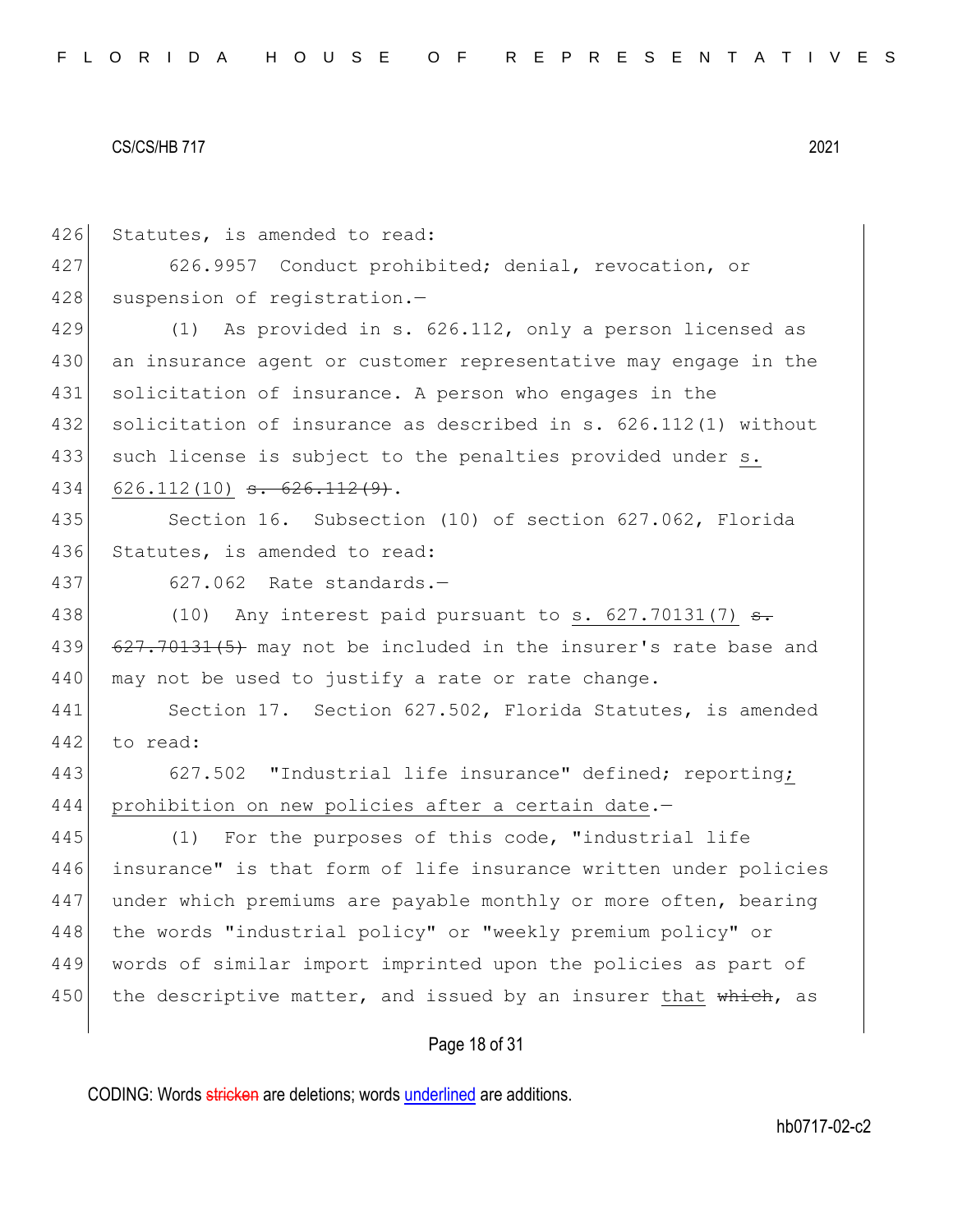451 to such industrial life insurance, is operating under a system 452 of collecting a debit by its agent. 453 (2) Every life insurer servicing existing transacting 454 industrial life insurance shall report to the office all annual 455 statement data regarding the exhibit of life insurance, 456 including relevant information for industrial life insurance. 457 (3) Beginning July 1, 2021, a life insurer may not write a 458 new policy of industrial life insurance. 459 Section 18. Effective January 1, 2022, section 627.70131, 460 Florida Statutes, is amended to read: 461 627.70131 Insurer's duty to acknowledge communications 462 regarding claims; investigation.-463 (1) As used in this section, the term "insurer" means a 464 residential property insurer. 465 (2) $(1)$  (2)  $(1)$  (a) Upon an insurer's receiving a communication with 466 respect to a claim, the insurer shall, within 14 calendar days, 467 review and acknowledge receipt of such communication unless 468 payment is made within that period of time or unless the failure 469 to acknowledge is caused by factors beyond the control of the 470 insurer which reasonably prevent such acknowledgment. If the 471 acknowledgment is not in writing, a notification indicating 472 acknowledgment shall be made in the insurer's claim file and 473 dated. A communication made to or by a representative an agent 474 of an insurer with respect to a claim shall constitute 475 communication to or by the insurer.

## Page 19 of 31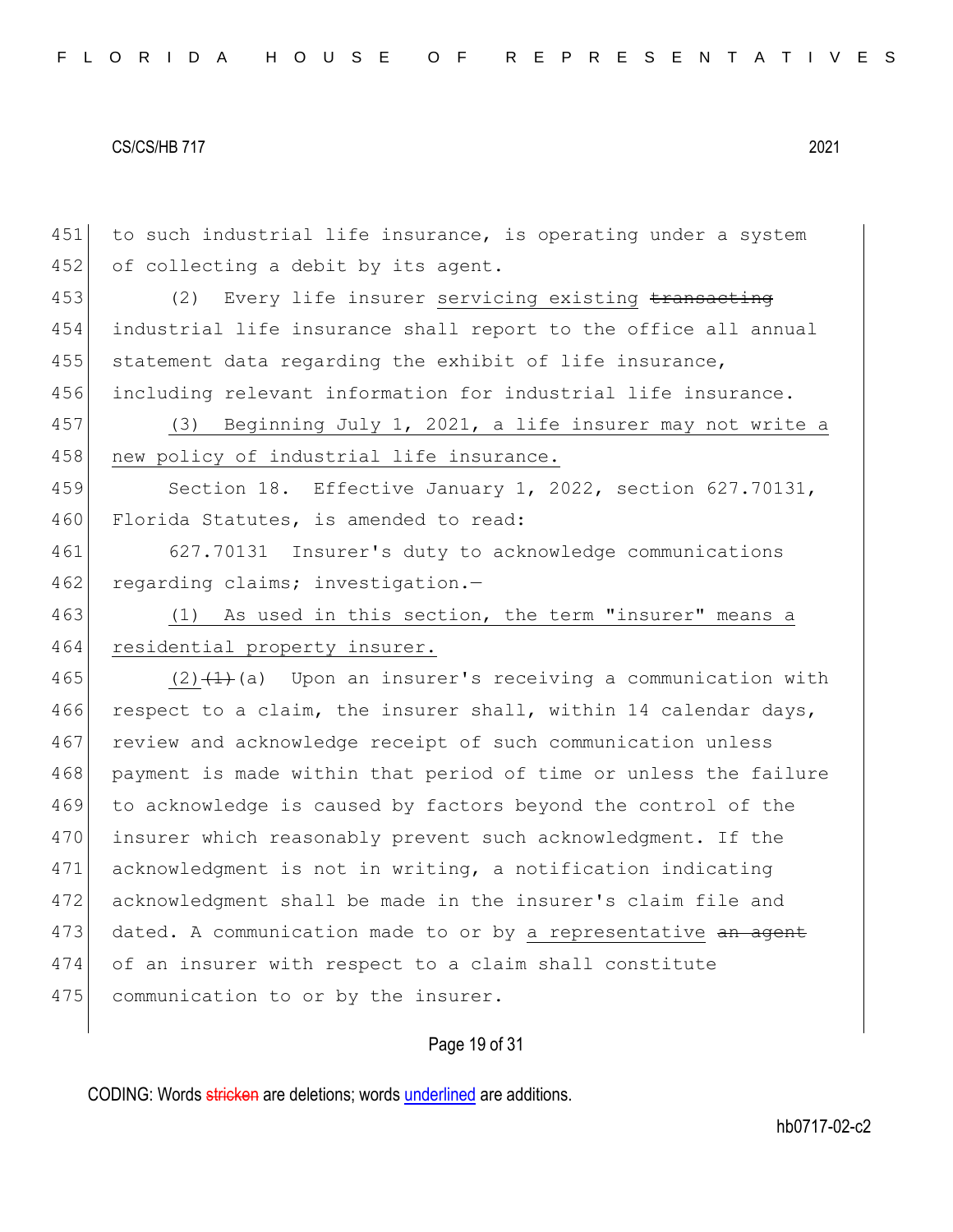476 (b) As used in this subsection, the term "representative" 477 **"agent"** means any person to whom an insurer has granted 478 authority or responsibility to receive or make such 479 communications with respect to claims on behalf of the insurer.

480 (c) This subsection does  $\frac{1}{2}$  and  $\frac{1}{2}$  not apply to claimants 481 represented by counsel beyond those communications necessary to 482 provide forms and instructions.

483 (3) $(2)$  Such acknowledgment shall be responsive to the 484 communication. If the communication constitutes a notification 485 of a claim, unless the acknowledgment reasonably advises the 486 claimant that the claim appears not to be covered by the 487 insurer, the acknowledgment shall provide necessary claim forms, 488 and instructions, including an appropriate telephone number.

489  $(4)(a)$   $(3)$  Unless otherwise provided by the policy of 490 insurance or by law, within 14 <del>10 working</del> days after an insurer 491 receives proof of loss statements, the insurer shall begin such 492 investigation as is reasonably necessary unless the failure to 493 begin such investigation is caused by factors beyond the control 494 of the insurer which reasonably prevent the commencement of such 495 investigation.

496 (b) If such investigation involves a physical inspection 497 of the property, the licensed adjuster assigned by the insurer 498 must provide the policyholder with a printed or electronic 499 document containing his or her name and license number.

500 (c) Any subsequent communication with the policyholder

## Page 20 of 31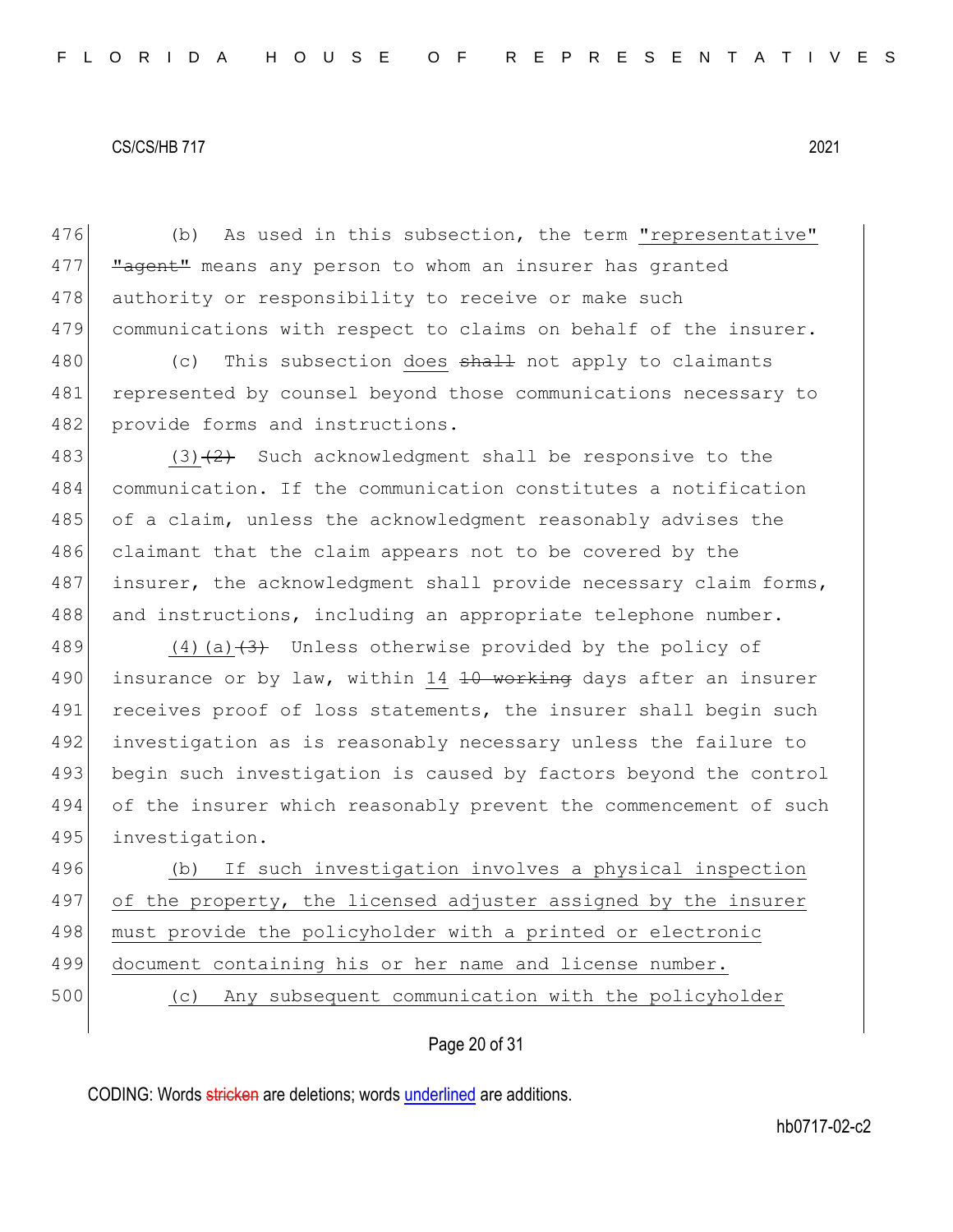501 regarding the claim must also include the name and license 502 number of the adjuster communicating about the claim. Communication of the adjuster's name and license number may be included along with other information already being provided to 505 the policyholder.  $(5)$   $(4)$  An insurer shall maintain a record or log of each adjuster who communicates with the policyholder as provided in 508 paragraphs (4)(b) and (4)(c) and shall provide a list of the 509 adjusters to the policyholder, the office, or the department 510 upon request For purposes of this section, the term "insurer" 511 means any residential property insurer. (6)(a) When providing a preliminary or partial estimate of damage regarding a claim, an insurer shall include with the estimate the following statement printed in at least 12-point bold, uppercase type: "THIS ESTIMATE REPRESENTS OUR CURRENT EVALUATION OF THE COVERED DAMAGES TO YOUR INSURED PROPERTY AND MAY BE REVISED AS WE CONTINUE TO EVALUATE YOUR CLAIM. IF YOU HAVE QUESTIONS, CONCERNS, OR ADDITIONAL INFORMATION REGARDING YOUR CLAIM, WE ENCOURAGE YOU TO CONTACT US." (b) When providing a payment on a claim which is not the full and final payment for the claim, an insurer shall include with the payment the following statement printed in at least 12- point bold, uppercase type: "WE ARE CONTINUING TO EVALUATE YOUR CLAIM INVOLVING YOUR INSURED PROPERTY AND MAY ISSUE ADDITIONAL PAYMENTS. IF YOU HAVE QUESTIONS, CONCERNS, OR ADDITIONAL

## Page 21 of 31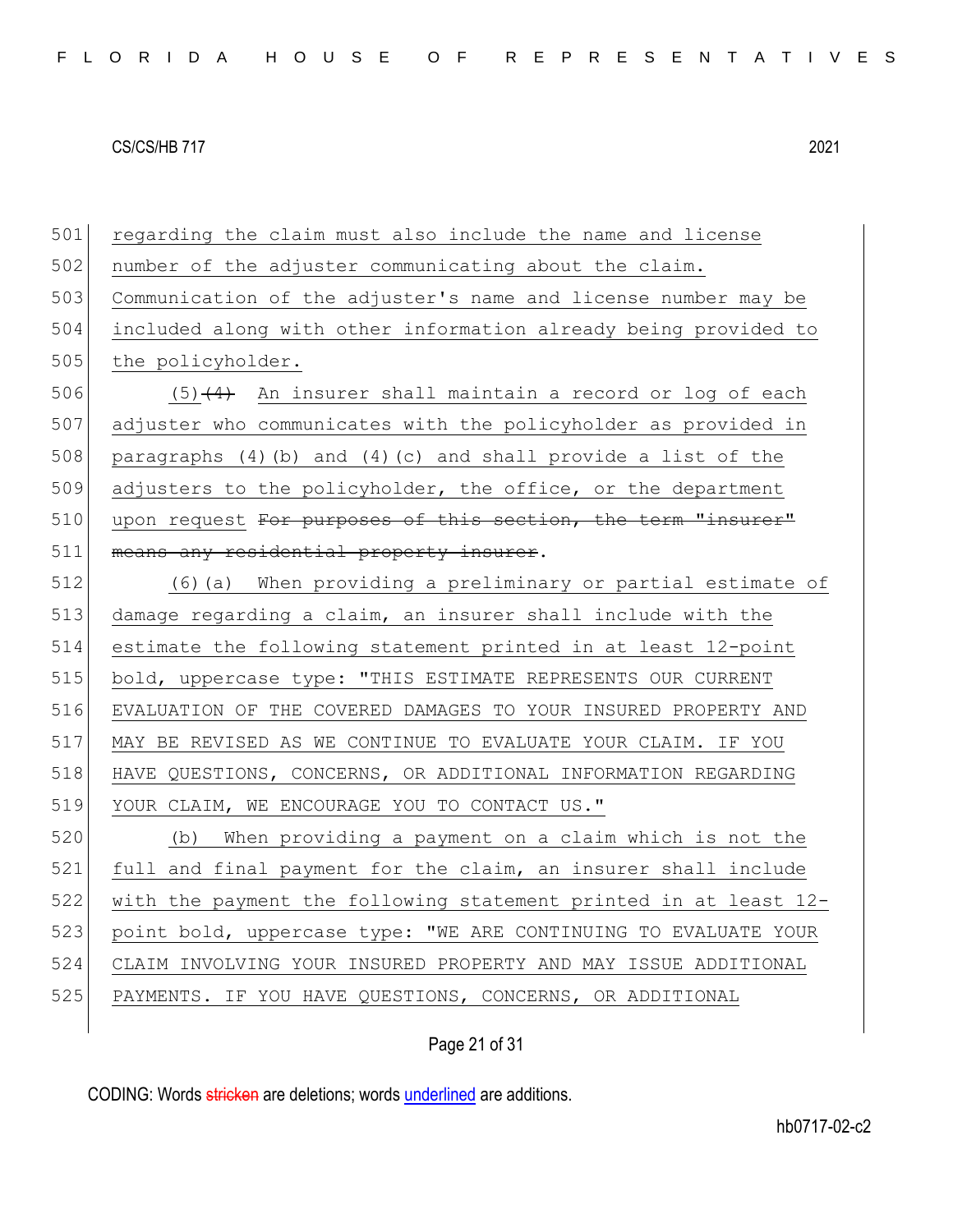## 526 INFORMATION REGARDING YOUR CLAIM, WE ENCOURAGE YOU TO CONTACT  $527$  US."

528  $(7)$  (a)  $\left(5\right)$   $\left(4\right)$  Within 90 days after an insurer receives 529 notice of an initial, reopened, or supplemental property 530 insurance claim from a policyholder, the insurer shall pay or 531 deny such claim or a portion of the claim unless the failure to 532 pay is caused by factors beyond the control of the insurer which 533 reasonably prevent such payment. Any payment of an initial or 534 supplemental claim or portion of such claim made 90 days after 535 the insurer receives notice of the claim, or made more than 15 536 days after there are no longer factors beyond the control of the 537 insurer which reasonably prevented such payment, whichever is 538 later, bears interest at the rate set forth in s. 55.03. 539 Interest begins to accrue from the date the insurer receives 540 notice of the claim. The provisions of this subsection may not 541 be waived, voided, or nullified by the terms of the insurance 542 policy. If there is a right to prejudgment interest, the insured 543 shall select whether to receive prejudgment interest or interest 544 under this subsection. Interest is payable when the claim or 545 portion of the claim is paid. Failure to comply with this 546 subsection constitutes a violation of this code. However, 547 failure to comply with this subsection does not form the sole 548 basis for a private cause of action.

549 (b) Notwithstanding subsection (1)  $(4)$ , for purposes of 550 this subsection, the term "claim" means any of the following:

## Page 22 of 31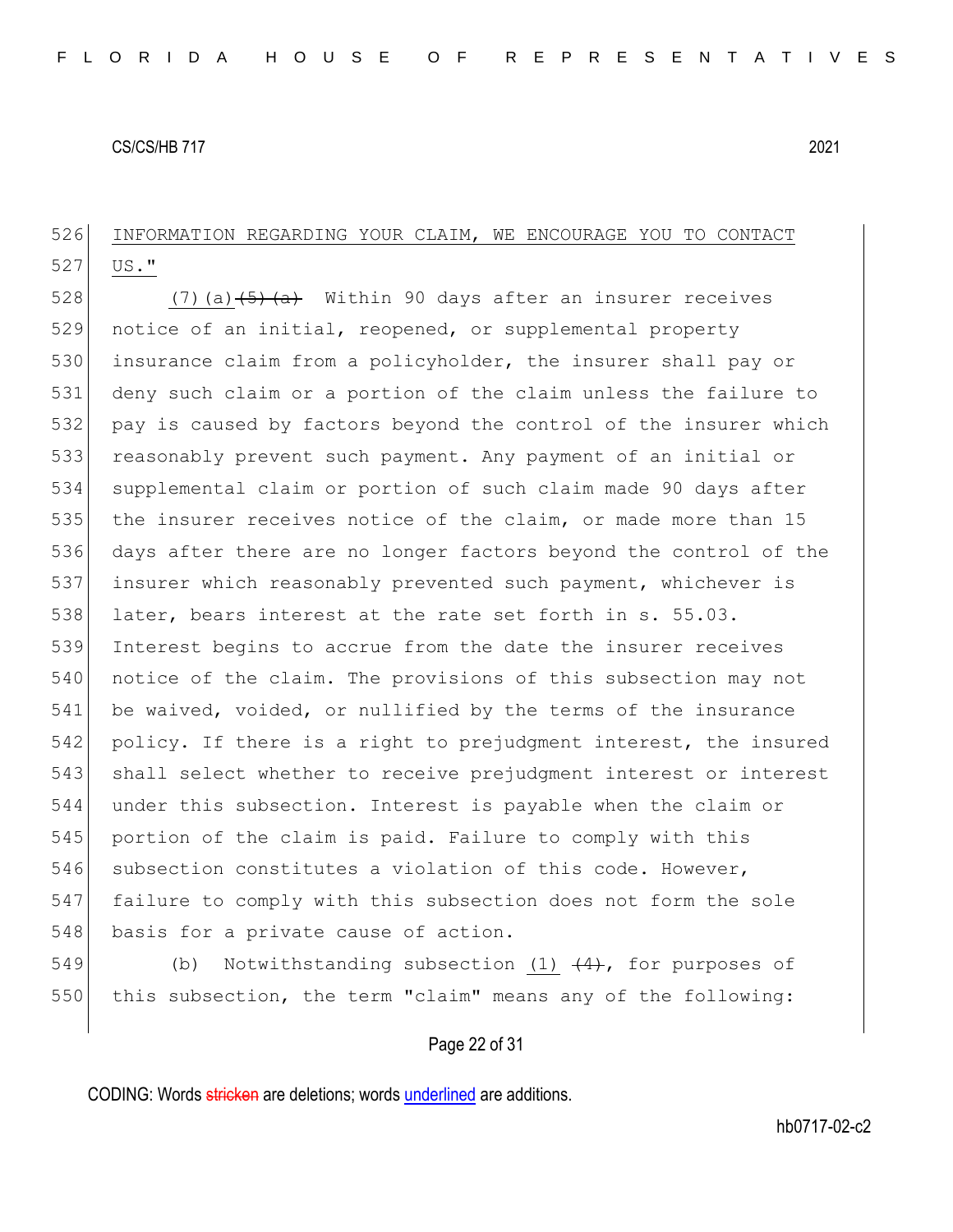551 1. A claim under an insurance policy providing residential 552 coverage as defined in s.  $627.4025(1)$ ; 553 2. A claim for structural or contents coverage under a 554 commercial property insurance policy if the insured structure is 555 10,000 square feet or less; or 556 3. A claim for contents coverage under a commercial tenant 557 policy if the insured premises is 10,000 square feet or less. 558  $(c)$  This subsection does  $\frac{1}{2}$  and  $\frac{1}{2}$  not apply to claims under 559 an insurance policy covering nonresidential commercial 560 structures or contents in more than one state. 561 (8) This section also applies to surplus lines insurers 562 and to surplus lines insurance authorized under ss. 626.913-563 626.937 providing residential coverage. 564 Section 19. Effective January 1, 2022, section 627.7142, 565 Florida Statutes, is amended to read: 566 627.7142 Homeowner Claims Bill of Rights.—An insurer 567 issuing a personal lines residential property insurance policy 568 in this state must provide a Homeowner Claims Bill of Rights to 569 a policyholder within 14 days after receiving an initial 570 communication with respect to a claim, unless the claim follows 571 an event that is the subject of a declaration of a state of 572 emergency by the Governor. The purpose of the bill of rights is 573 to summarize, in simple, nontechnical terms, existing Florida 574 law regarding the rights of a personal lines residential 575 property insurance policyholder who files a claim of loss. The

## Page 23 of 31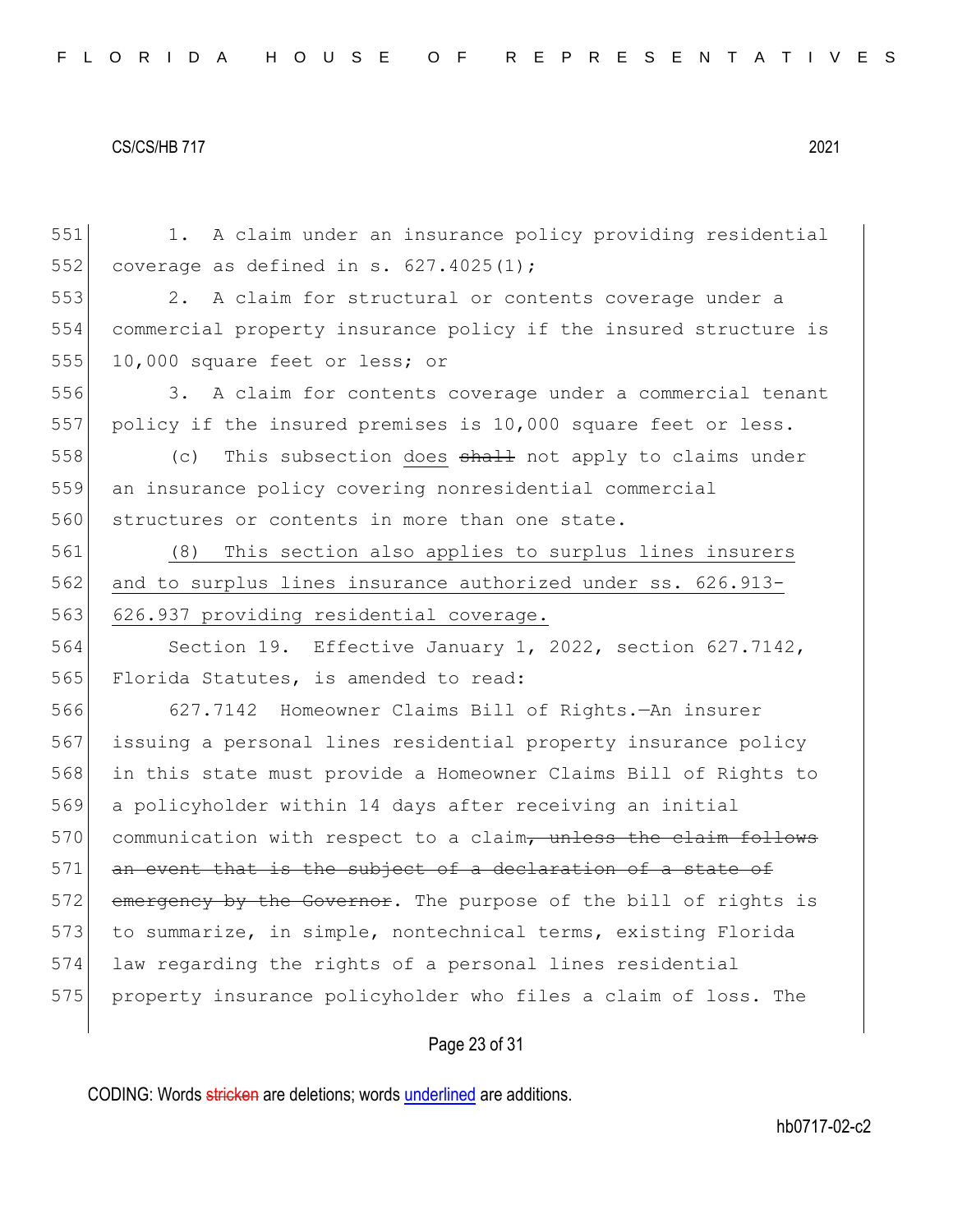Homeowner Claims Bill of Rights is specific to the claims process and does not represent all of a policyholder's rights under Florida law regarding the insurance policy. The Homeowner Claims Bill of Rights does not create a civil cause of action by any individual policyholder or class of policyholders against an 581 insurer or insurers. The failure of an insurer to properly 582 deliver the Homeowner Claims Bill of Rights is subject to administrative enforcement by the office but is not admissible as evidence in a civil action against an insurer. The Homeowner Claims Bill of Rights does not enlarge, modify, or contravene 586 statutory requirements, including, but not limited to, ss. 626.854, 626.9541, 627.70131, 627.7015, and 627.7074, and does not prohibit an insurer from exercising its right to repair damaged property in compliance with the terms of an applicable 590 policy or ss. 627.7011(5)(e) and 627.702(7). The Homeowner 591 Claims Bill of Rights must state: HOMEOWNER CLAIMS

BILL OF RIGHTS

 This Bill of Rights is specific to the claims process and does not represent all of your rights under Florida law regarding your policy. There are also exceptions to the stated timelines 598 when conditions are beyond your insurance company's control. This document does not create a civil cause of action by an individual policyholder, or a class of policyholders, against an

Page 24 of 31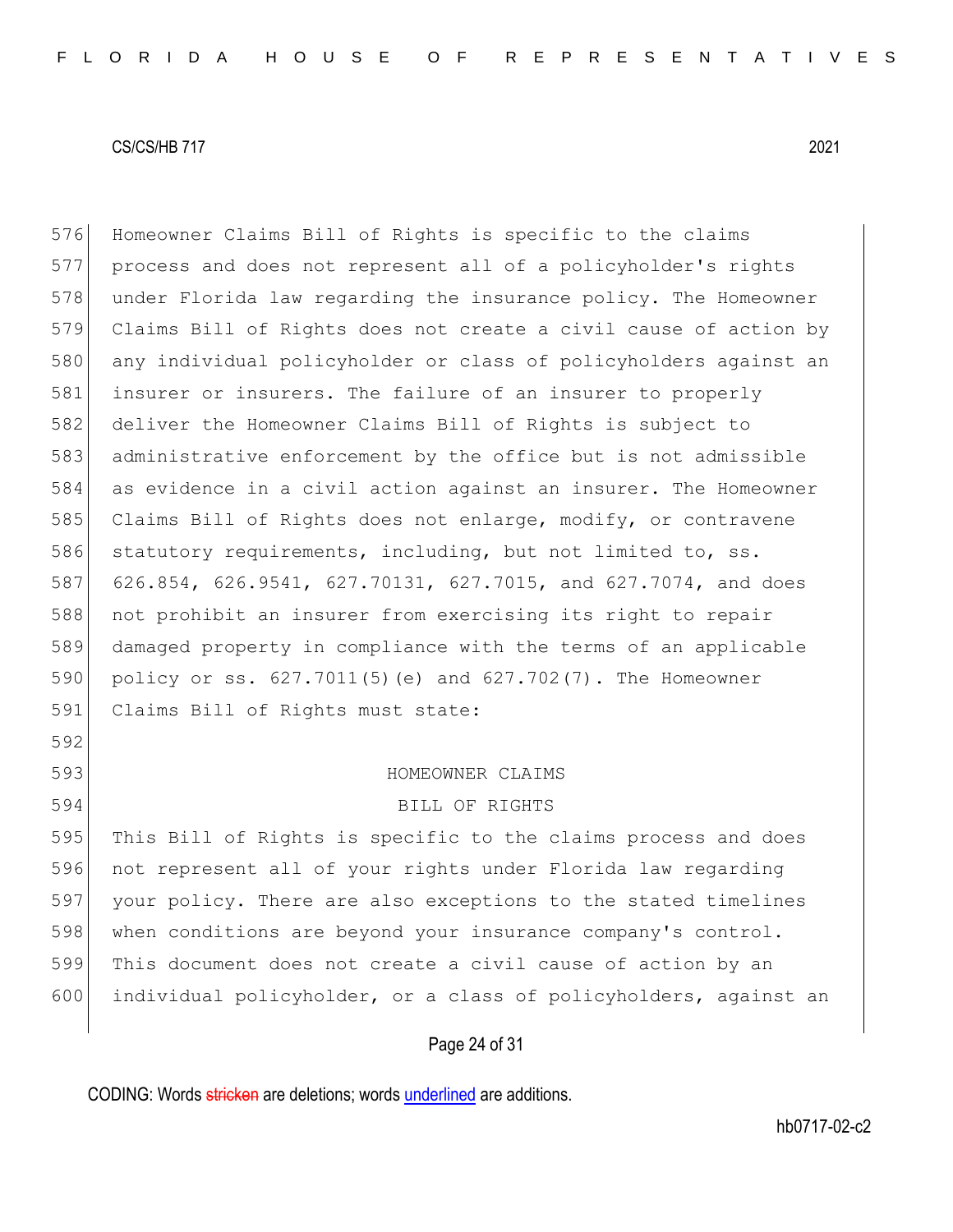604

601 insurer or insurers and does not prohibit an insurer from 602 exercising its right to repair damaged property in compliance 603 with the terms of an applicable policy.

605 YOU HAVE THE RIGHT TO:

606 1. Receive from your insurance company an acknowledgment 607 of your reported claim within 14 days after the time you 608 communicated the claim.

609 2. Upon written request, receive from your insurance company within 30 days after you have submitted a complete proof-of-loss statement to your insurance company, confirmation 612 that your claim is covered in full, partially covered, or denied, or receive a written statement that your claim is being investigated.

 3. Within 90 days, subject to any dual interest noted in 616 the policy, receive full settlement payment for your claim or payment of the undisputed portion of your claim, or your insurance company's denial of your claim.

619 4. Receive payment of interest, as provided in section 620 627.70131, Florida Statutes, from your insurance company, which 621 begins accruing from the date your claim is filed if your 622 insurance company does not pay full settlement of your initial, 623 reopened, or supplemental claim or the undisputed portion of 624 your claim or does not deny your claim within 90 days after your 625 claim is filed. The interest, if applicable, must be paid when

## Page 25 of 31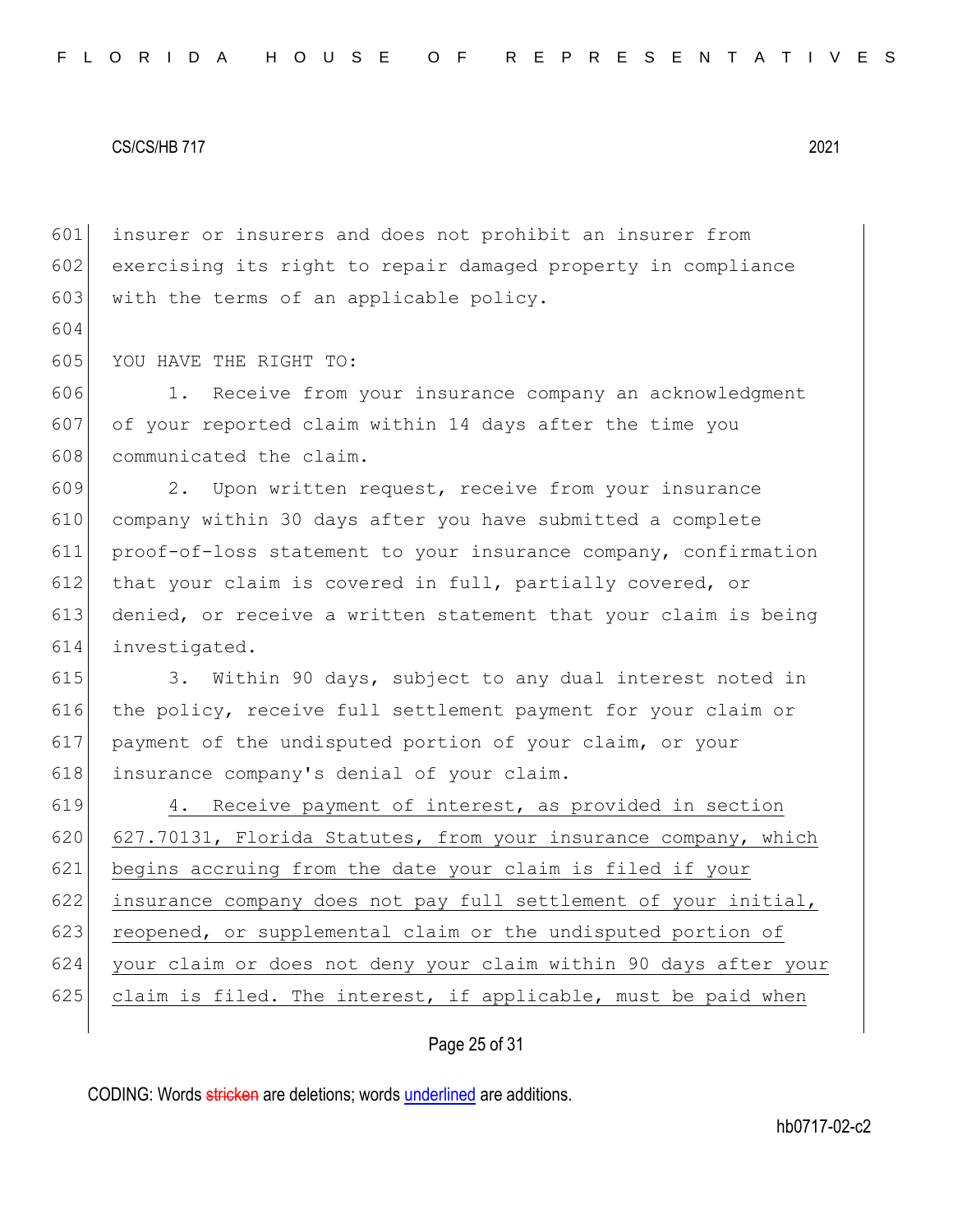626 your claim or undisputed portion of your claim is paid.  $627$  5.4. Have free mediation of your disputed claim by the 628 Florida Department of Financial Services, Division of Consumer 629 Services, under most circumstances and subject to certain 630 restrictions. 631 6.5. Have neutral evaluation of your disputed claim, if 632 your claim is for damage caused by a sinkhole and is covered by 633 your policy. 634 7.6. Contact the Florida Department of Financial Services, 635 Division of Consumer Services' toll-free helpline for assistance 636 with any insurance claim or questions pertaining to the handling 637 of your claim. You can reach the Helpline by phone at...(toll-638 free phone number)..., or you can seek assistance online at the 639 Florida Department of Financial Services, Division of Consumer 640 Services' website at... (website address).... 641 642 YOU ARE ADVISED TO: 643 1. File all claims directly with your insurance company.  $644$  2.1. Contact your insurance company before entering into 645 any contract for repairs to confirm any managed repair policy 646 provisions or optional preferred vendors.  $647$  3.2. Make and document emergency repairs that are 648 necessary to prevent further damage. Keep the damaged property, 649 if feasible, keep all receipts, and take photographs or video of 650 damage before and after any repairs to provide to your insurer.

## Page 26 of 31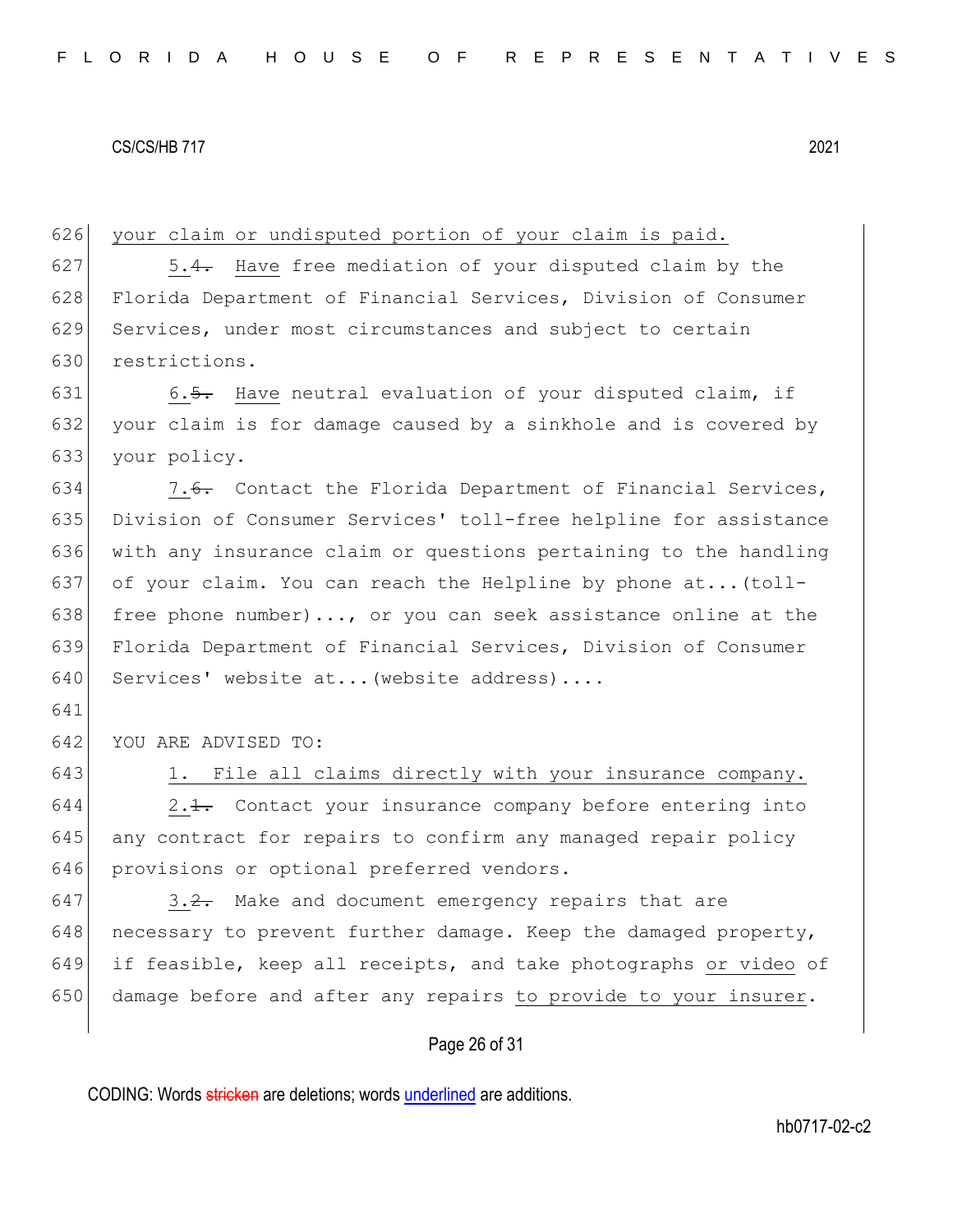4.3. Carefully read any contract that requires you to pay out-of-pocket expenses or a fee that is based on a percentage of the insurance proceeds that you will receive for repairing or 654 replacing your property.

 $\sim$  5.4. Confirm that the contractor you choose is licensed to do business in Florida. You can verify a contractor's license and check to see if there are any complaints against him or her 658 by calling the Florida Department of Business and Professional 659 Regulation. You should also ask the contractor for references from previous work.

661 6.5. Require all contractors to provide proof of insurance 662 before beginning repairs.

663 7.6. Take precautions if the damage requires you to leave 664 your home, including securing your property and turning off your 665 gas, water, and electricity, and contacting your insurance 666 company and provide a phone number where you can be reached.

667 Section 20. Paragraph (a) of subsection (1) and subsection 668 (6) of section 631.57, Florida Statutes, are amended to read:

669 631.57 Powers and duties of the association.—

670 (1) The association shall:

671 (a)1. Be obligated to the extent of the covered claims 672 existing:

673  $\vert$  a. Before  $\frac{P}{T}$  a. Before  $P$  adjudication of insolvency and arising 674 within 30 days after the determination of insolvency;

675 b. Before the policy expiration date if less than 30 days

## Page 27 of 31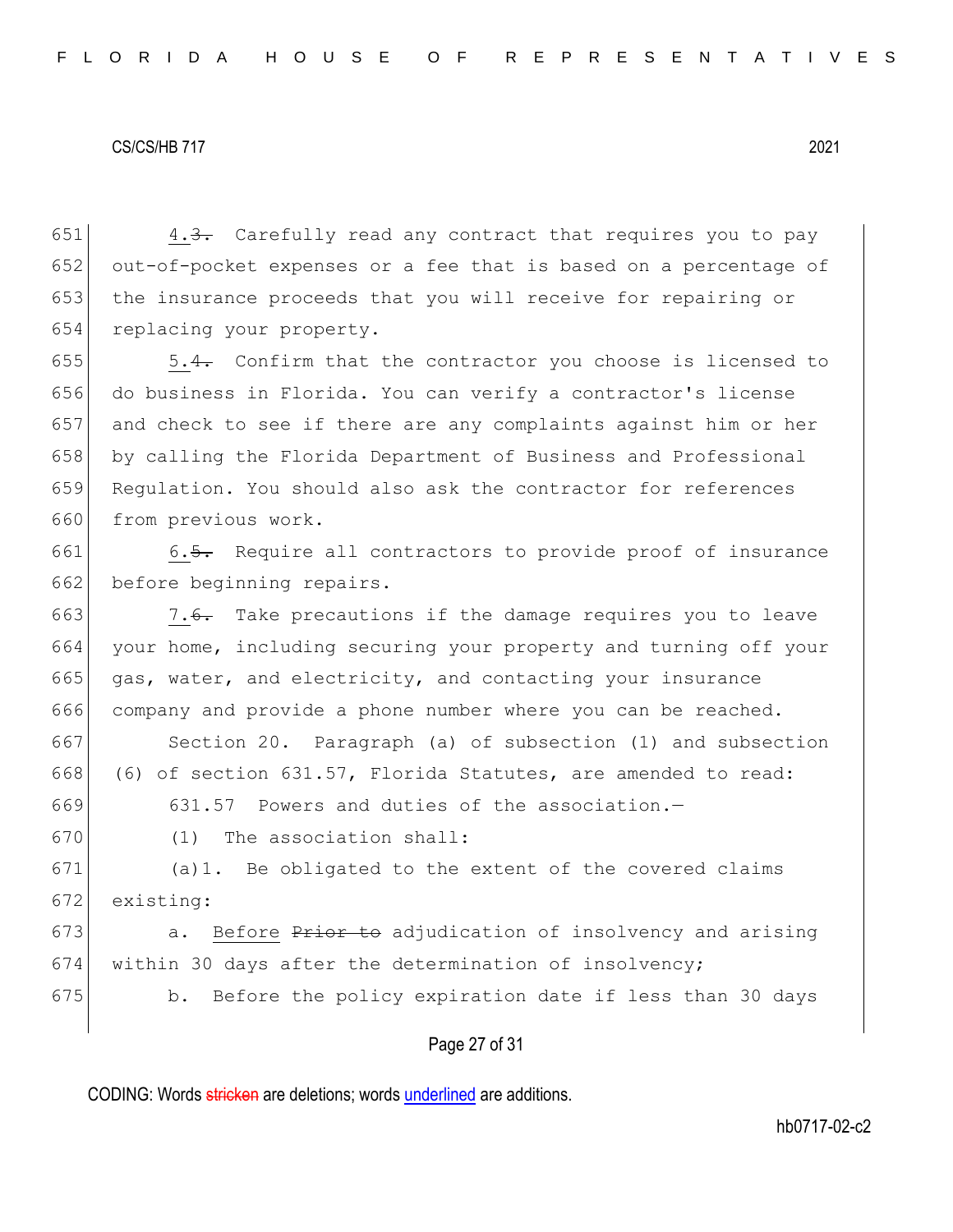676 after the determination; or

677 c. Before the insured replaces the policy or causes its 678 cancellation, if she or he does so within 30 days of the 679 determination.

680 2. The obligation under subparagraph 1. includes  $\theta$ nly the 681 amount of each covered claim which is  $\frac{1}{2}$  axcess of \$100 and is 682 less than \$300,000, except that policies providing coverage for 683 homeowner's insurance shall provide for an additional \$200,000 684 for the portion of a covered claim which relates only to the 685 damage to the structure and contents.

686 3.a. Notwithstanding subparagraph 2., the obligation under 687 subparagraph 1. for policies covering condominium associations 688 or homeowners' associations, which associations have a 689 responsibility to provide insurance coverage on residential 690 units within the association, shall include that amount of each 691 covered property insurance claim which is less than \$200,000 692 multiplied by the number of condominium units or other 693 residential units; however, as to homeowners' associations, this 694 sub-subparagraph applies only to claims for damage or loss to 695 residential units and structures attached to residential units.

696 b. Notwithstanding sub-subparagraph a., the association 697 has no obligation to pay covered claims that are to be paid from 698 the proceeds of bonds issued under s.  $631.695$ . However, the 699 association shall assign and pledge the first available moneys 700 from all or part of the assessments to be made under paragraph

## Page 28 of 31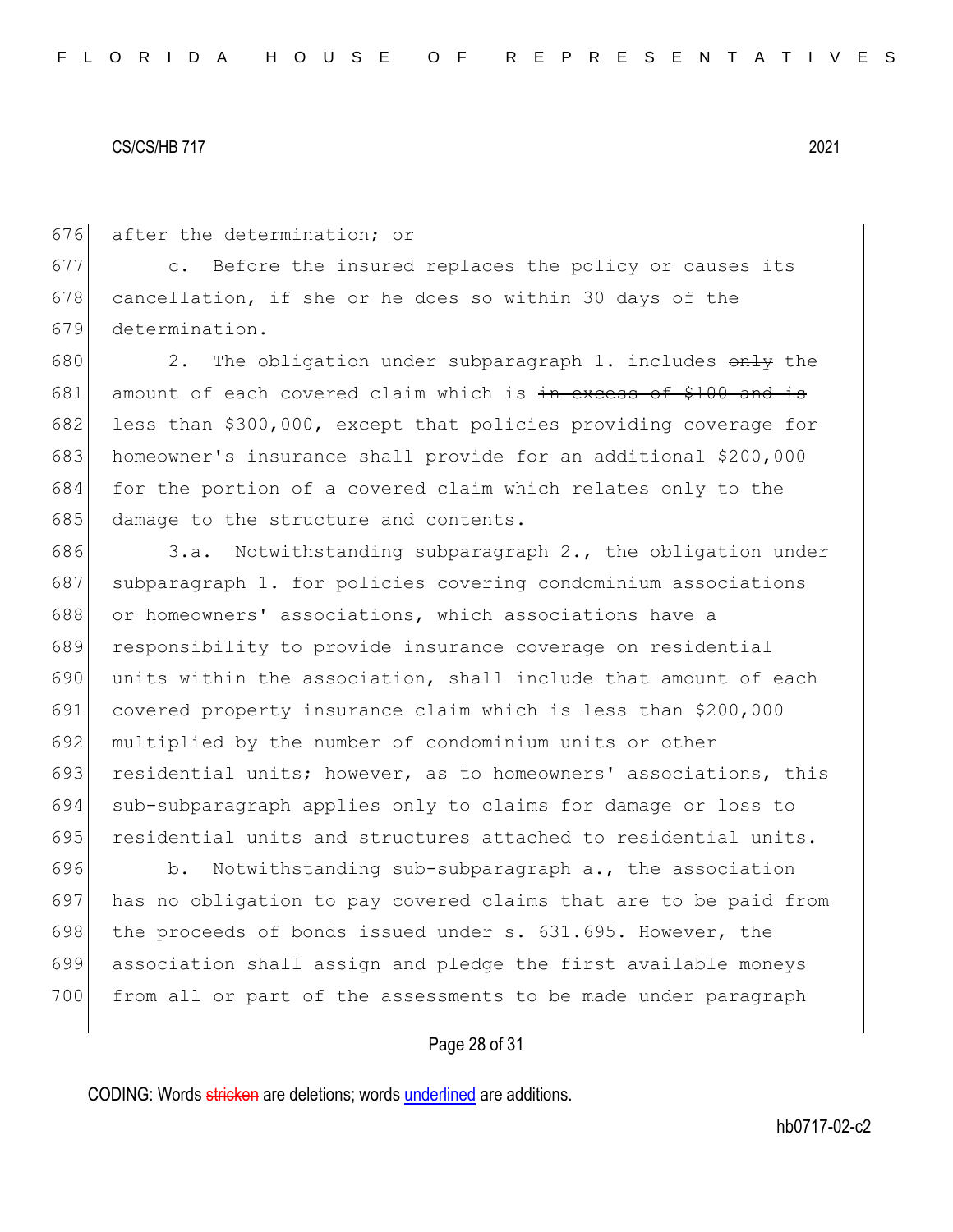(3)(a) to or on behalf of the issuer of such bonds for the 702 benefit of the holders of such bonds. The association shall administer any such covered claims and present valid covered claims for payment in accordance with the provisions of the assistance program in connection with which such bonds have been 706 issued.

707 4. In no event shall the association be obligated to a 708 policyholder or claimant in an amount in excess of the 709 obligation of the insolvent insurer under the policy from which 710 the claim arises.

711 (6) The association may extend the time limits specified 712 in paragraph (1)(a) by up to an additional 60 days  $e<sub>F</sub>$  waive the 713 applicability of the \$100 deductible specified in paragraph 714  $(1)(a)$  if the board determines that either or both such actions 715 are necessary to facilitate the bulk assumption of obligations.

716 Section 21. Subsection (2) of section 631.904, Florida 717 Statutes, is amended to read:

718 631.904 Definitions.—As used in this part, the term: 719 (2) "Covered claim" means an unpaid claim, including a 720 claim for return of unearned premiums, which arises out of, is 721 within the coverage of, and is not in excess of the applicable 722 limits of, an insurance policy to which this part applies, which 723 policy was issued by an insurer and which claim is made on 724 behalf of a claimant or insured who was a resident of this state 725 at the time of the injury. The term "covered claim" includes

## Page 29 of 31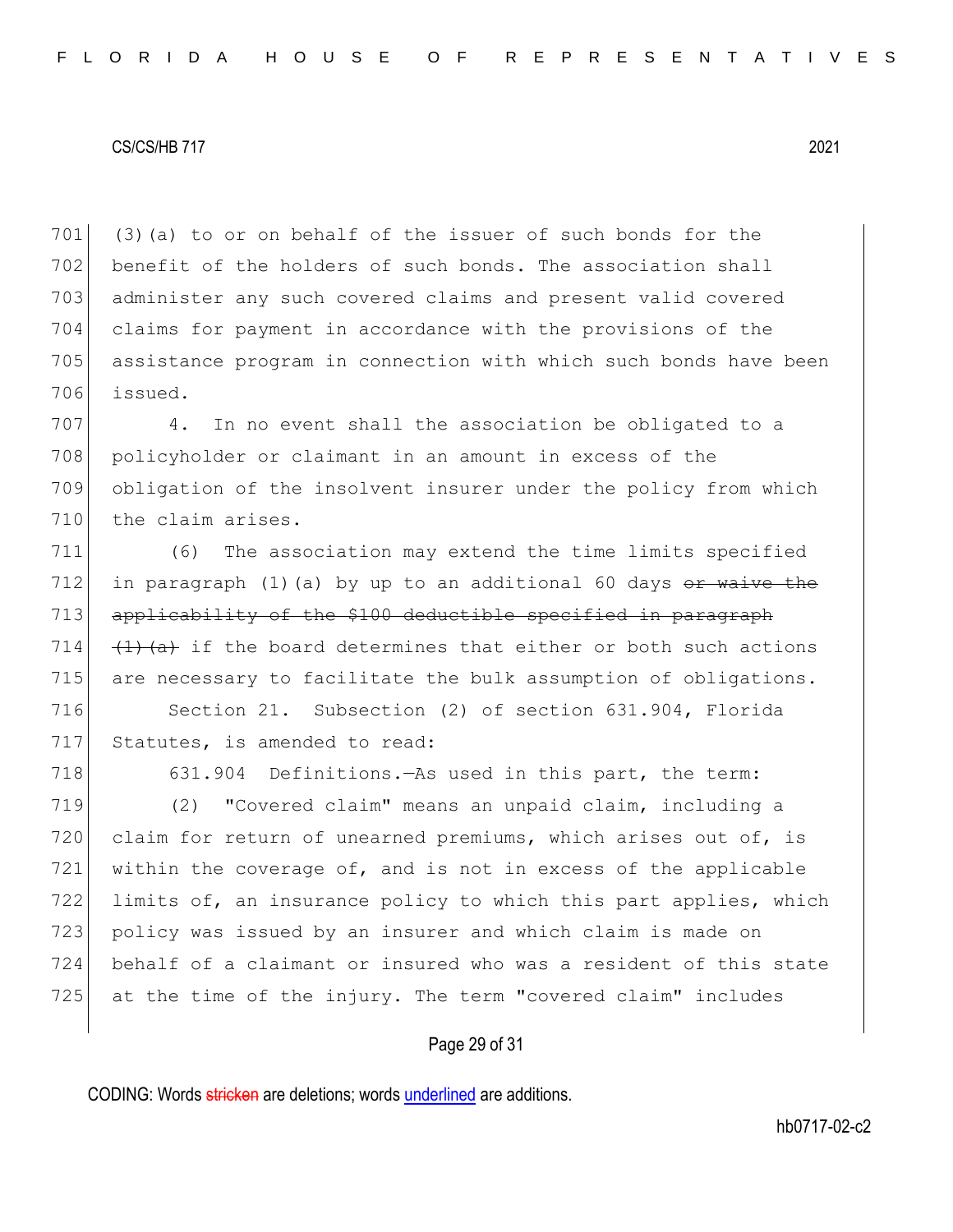726 unpaid claims under any employer liability coverage of a 727 workers' compensation policy limited to the lesser of \$300,000 728 or the limits of the policy. The term "covered claim" does not 729 include any amount sought as a return of premium under any 730 retrospective rating plan; any amount due any reinsurer, 731 insurer, insurance pool, or underwriting association, as 732 subrogation recoveries or otherwise; any claim that would 733 otherwise be a covered claim that has been rejected or denied by 734 any other state guaranty fund based upon that state's statutory 735 exclusions, including, but not limited to, those based on 736 coverage, policy type, or an insured's net worth, except this 737 exclusion from the definition of covered claim does not apply to 738 employers who, before prior to April 30, 2004, entered into an 739 agreement with the corporation preserving the employer's right 740 to seek coverage of claims rejected by another state's quaranty 741 fund<del>; or any return of premium resulting from a policy that was</del> 742 not in force on the date of the final order of liquidation. 743 Member insurers have no right of subrogation against the insured 744 of any insolvent insurer. This provision applies retroactively 745 to cover claims of an insolvent self-insurance fund resulting 746 from accidents or losses incurred before  $\frac{1}{2}$  of January 1, 747 1994, regardless of the date the petition in circuit court was 748 filed alleging insolvency and the date the court entered an 749 order appointing a receiver. 750 Section 22. Except as otherwise expressly provided in this

## Page 30 of 31

CODING: Words stricken are deletions; words underlined are additions.

hb0717-02-c2